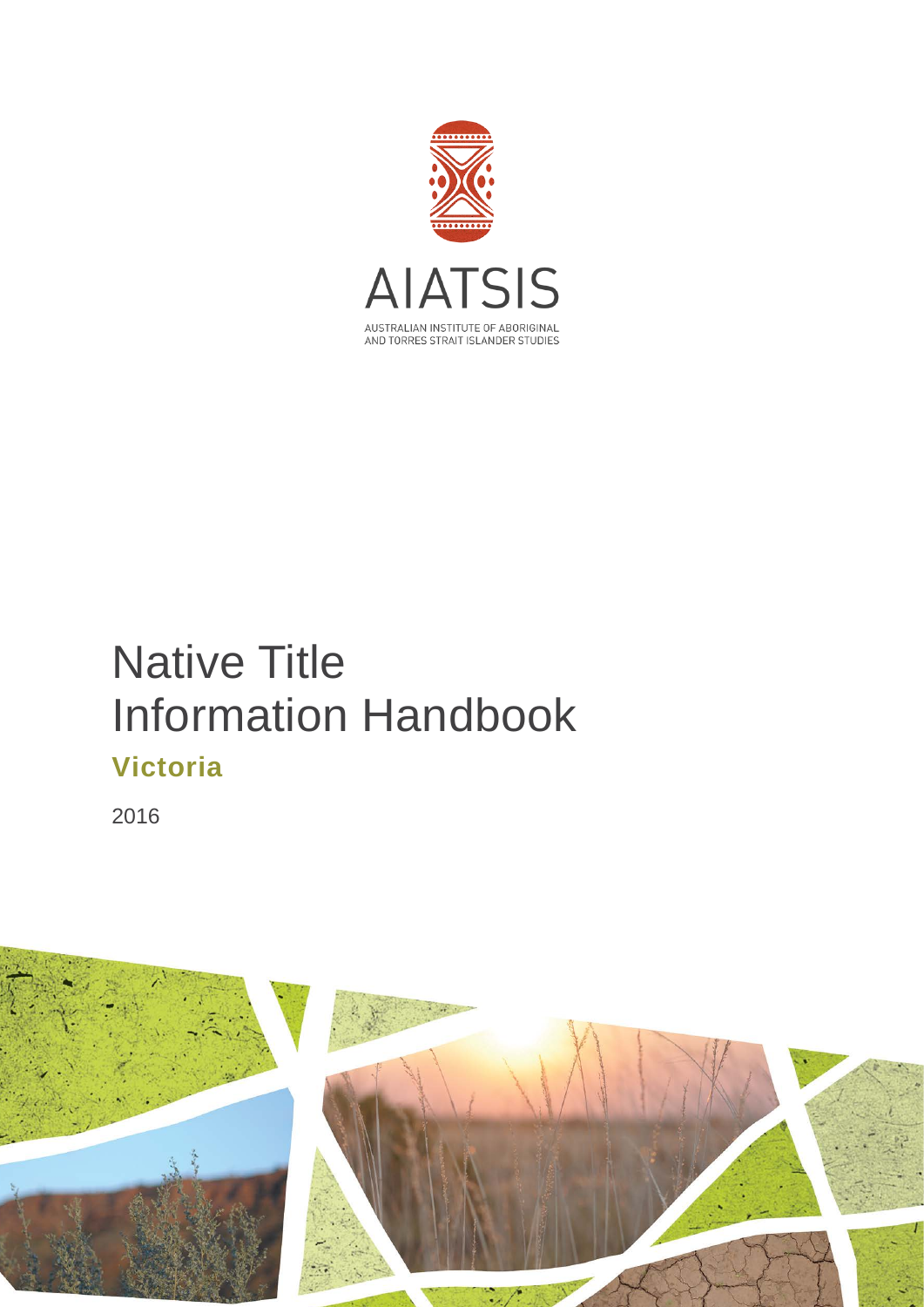© Australian Institute of Aboriginal and Torres Strait Islander Studies

AIATSIS acknowledges the funding support of the Department of the Prime Minister and Cabinet.

The Native Title Research Unit (NTRU) acknowledges the generous contributions of peer reviewers and welcomes suggestions and comments about the content of the Native Title Information Handbook (the Handbook). The Handbook seeks to collate publicly available information about native title and related matters. The Handbook is intended as an introductory guide only and is not intended to be, nor should it be, relied upon as a substitute for legal or other professional advice. If you are aware that this publication contains any errors or omissions please contact us. Views expressed in the Handbook are not necessarily those of AIATSIS.

Australian Institute of Aboriginal and Torres Strait Islander Studies (AIATSIS)

GPO Box 553, Canberra ACT 2601

**Phone** 02 6261 4223 **Fax** 02 6249 7714

**Email** [research@aiatsis.gov.au](mailto:research@aiatsis.gov.au)

**Web** [www.aiatsis.gov.au](http://www.aiatsis.gov.au/) 

#### **National Library of Australia Cataloguing-in-Publication entry**

| Title:        | Native title information handbook: Victoria / Australian Institute of<br>Aboriginal and Torres Strait Islander Studies, Native Title Research<br>Unit.                                          |
|---------------|-------------------------------------------------------------------------------------------------------------------------------------------------------------------------------------------------|
| ISBN:         | 9781922102560 (ebook)                                                                                                                                                                           |
| Subjects:     | Native title (Australia)--Victoria--Handbooks, manuals, etc.<br>Aboriginal Australians--Land tenure--Victoria.<br>Land use--Law and legislation--Victoria.<br>Aboriginal Australians--Victoria. |
|               | Other Creators/Contributors: Australian Institute of Aboriginal and Torres Strait Islander Studies.<br>Native Title Research Unit.                                                              |
| Dewey Number: | 346.9450432                                                                                                                                                                                     |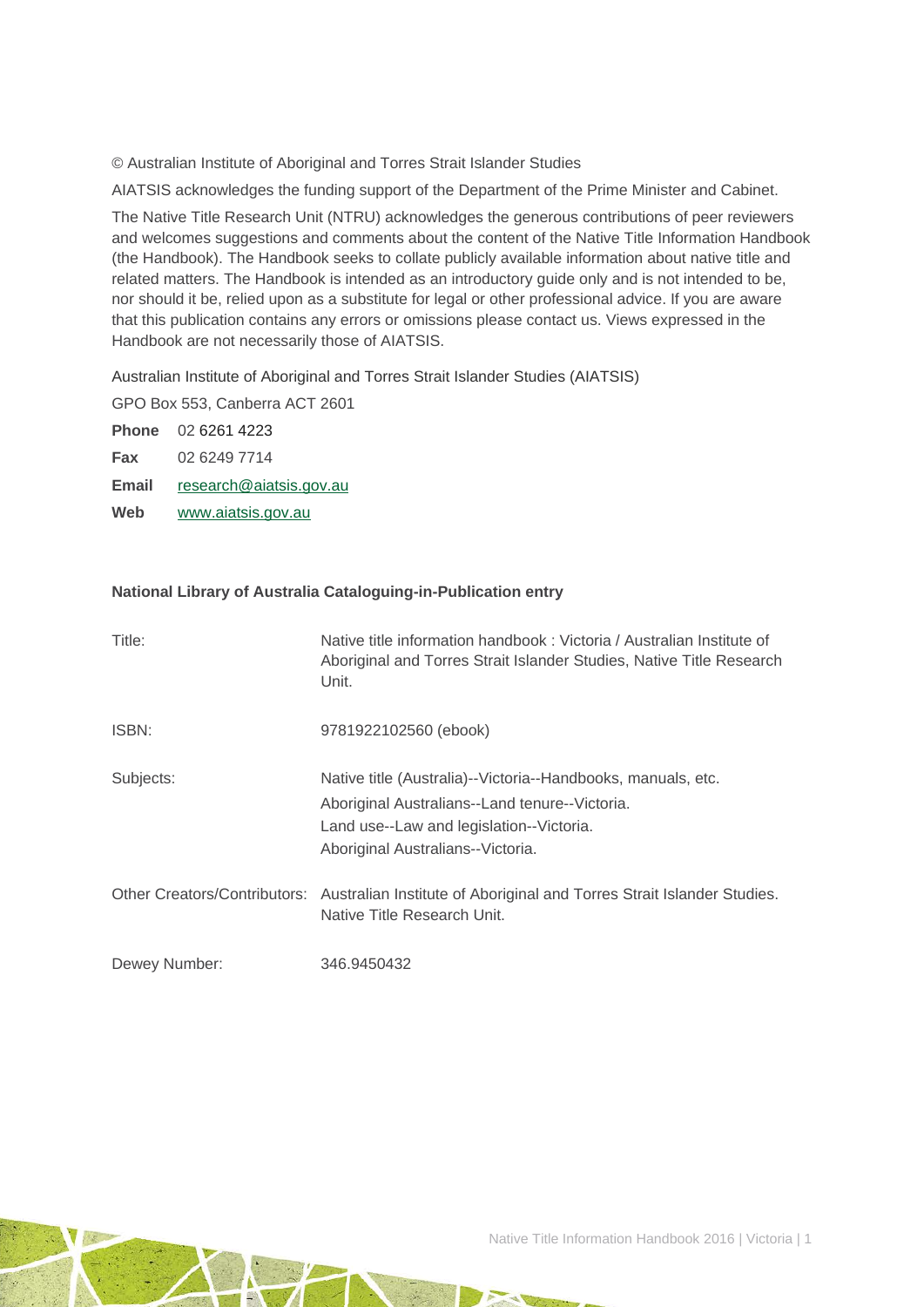## **Contents**

| 2. |                                                                              |  |
|----|------------------------------------------------------------------------------|--|
| 3. |                                                                              |  |
| 4. |                                                                              |  |
| 5. | Native title service provider and traditional owner organisations  8         |  |
| 6. |                                                                              |  |
| 7. |                                                                              |  |
| 8. | Registered native title bodies corporate & traditional owner corporations 13 |  |
| 9. |                                                                              |  |
|    | 10. Indigenous land use agreements & land use activity agreements  16        |  |
|    |                                                                              |  |
|    |                                                                              |  |
|    |                                                                              |  |
|    |                                                                              |  |
|    |                                                                              |  |
|    |                                                                              |  |

© Australian Institute of Aboriginal and Torres Strait Islander Studies

GPO Box 553 Canberra ACT 2601 P 02 6261 4223 **F** 02 6249 7714 **E** [research@aiatsis.gov.au](mailto:research@aiatsis.gov.au)

AIATSIS acknowledges the funding support of the Department of the Prime Minister and Cabinet.

The Native Title Research Unit (NTRU) acknowledges the generous contributions of peer reviewers and welcomes suggestions and comments about the content of the Native Title Information Handbook (the Handbook). The Handbook seeks to collate publicly available information about native title and related matters. The Handbook is intended as an introductory guide only and is not intended to be, nor should it be, relied upon as a substitute for legal or other professional advice. If you are aware that this publication contains any errors or omissions please contact us. Views expressed in the Handbook are not necessarily those of AIATSIS.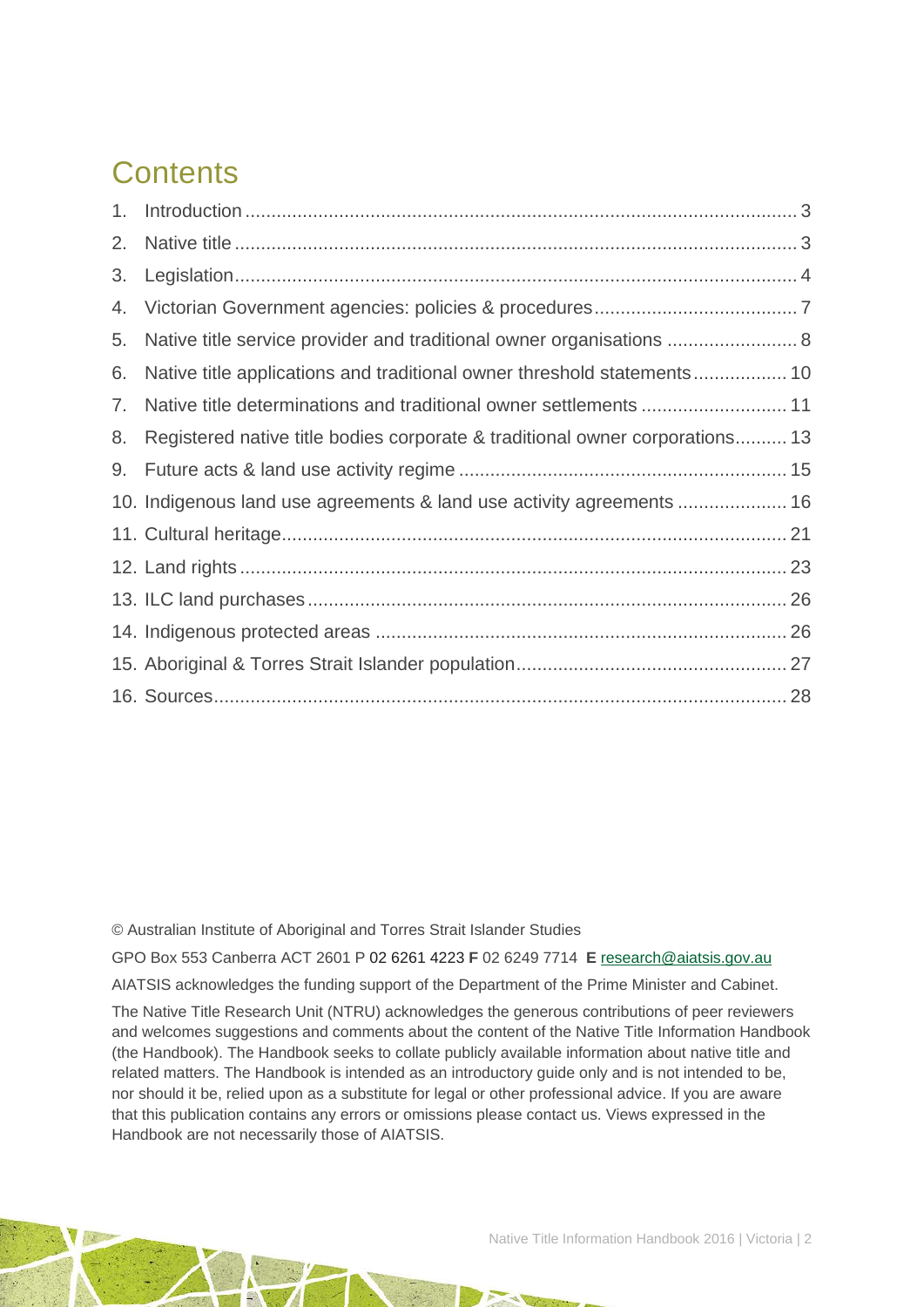## <span id="page-3-0"></span>1. Introduction

Victoria has predominantly non-exclusive possession determined native title lands. In December 2015, native title was recognised over 14 899 km2 or approximately 57% of the State. At the time, 4 registered prescribed bodies corporate had been set up to hold on trust or manage that land on behalf of the native title holders. In December 2015, there had been seven native title determinations in Victoria, all of which are claimant determinations.

Other Indigenous land has been claimed under the *[Traditional Owner Settlement Act](http://www.austlii.edu.au/au/legis/vic/consol_act/tosa2010326/)  [2010](http://www.austlii.edu.au/au/legis/vic/consol_act/tosa2010326/)* (Vic) (TOS Act). In December 2015, there had been two Recognition and Settlement Agreements under the TOS Act, with the first agreements reached with the [Gunaikurnai people](http://www.justice.vic.gov.au/home/your+rights/native+title/gunaikurnai+native+title+agreement) of Gippsland in 2010, executed in addition to the consent determination made under the *[Native Title Act 1993](http://www.austlii.edu.au/au/legis/cth/consol_act/nta1993147/)* (Cth) (NTA). In 2013, the State and the [Dja Dja Wurrung people](http://www.justice.vic.gov.au/home/your+rights/native+title/dja+dja+wurrung+settlement) entered into the second agreement under the TOS Act.

The [Native Title Unit](http://www.justice.vic.gov.au/utility/contact+us/native+title+unit.shtml) within the [Department of Justice & Regulation](http://www.justice.vic.gov.au/utility/contact+us/native+title+unit.shtml) is responsible for the administration and implementation of the Victorian Government's responsibilities under the *Native Title Act 1993* (Cth) and the TOS Act. [Native Title Services Victoria](http://www.ntsv.com.au/) is the native title service provider for the state.

### <span id="page-3-1"></span>2. Native title

Native title is the recognition in Australian law, under the *[Native Title Act 1993](http://www.austlii.edu.au/au/legis/cth/consol_act/nta1993147/)* (Cth) (NTA), that Aboriginal and Torres Strait Islander peoples had a system of law and ownership of their lands before European settlement. The historic High Court decision in *[Mabo and Others v State of Queensland \(No 2\)](http://www.austlii.edu.au/au/cases/cth/HCA/1992/23.html)* [1992] HCA 23; (1992) [175 CLR 1](http://www.austlii.edu.au/au/cases/cth/HCA/1992/23.html) (*Mabo*) was the first recognition that native title continues to exist through the common law in Australia. The native title of a particular group is defined by the traditional laws and customs observed by that group of people.

[Section 223](http://www.austlii.edu.au/au/legis/cth/consol_act/nta1993147/s223.html) of the NTA defines the native title rights and interests that are the subject of a determination of native title under [s 225](http://www.austlii.edu.au/au/legis/cth/consol_act/nta1993147/s225.html) of the Act. In s 223(1), the term 'native title or native title rights and interests' means the communal, group or individual rights and interests of Aboriginal peoples or Torres Strait Islanders in relation to land or waters, where:

- o the rights and interests are possessed under the traditional laws acknowledged, and the traditional customs observed, by the Aboriginal peoples or Torres Strait Islanders; and
- **o** the Aboriginal peoples or Torres Strait Islanders, by those laws and customs, have a connection with the land or waters; and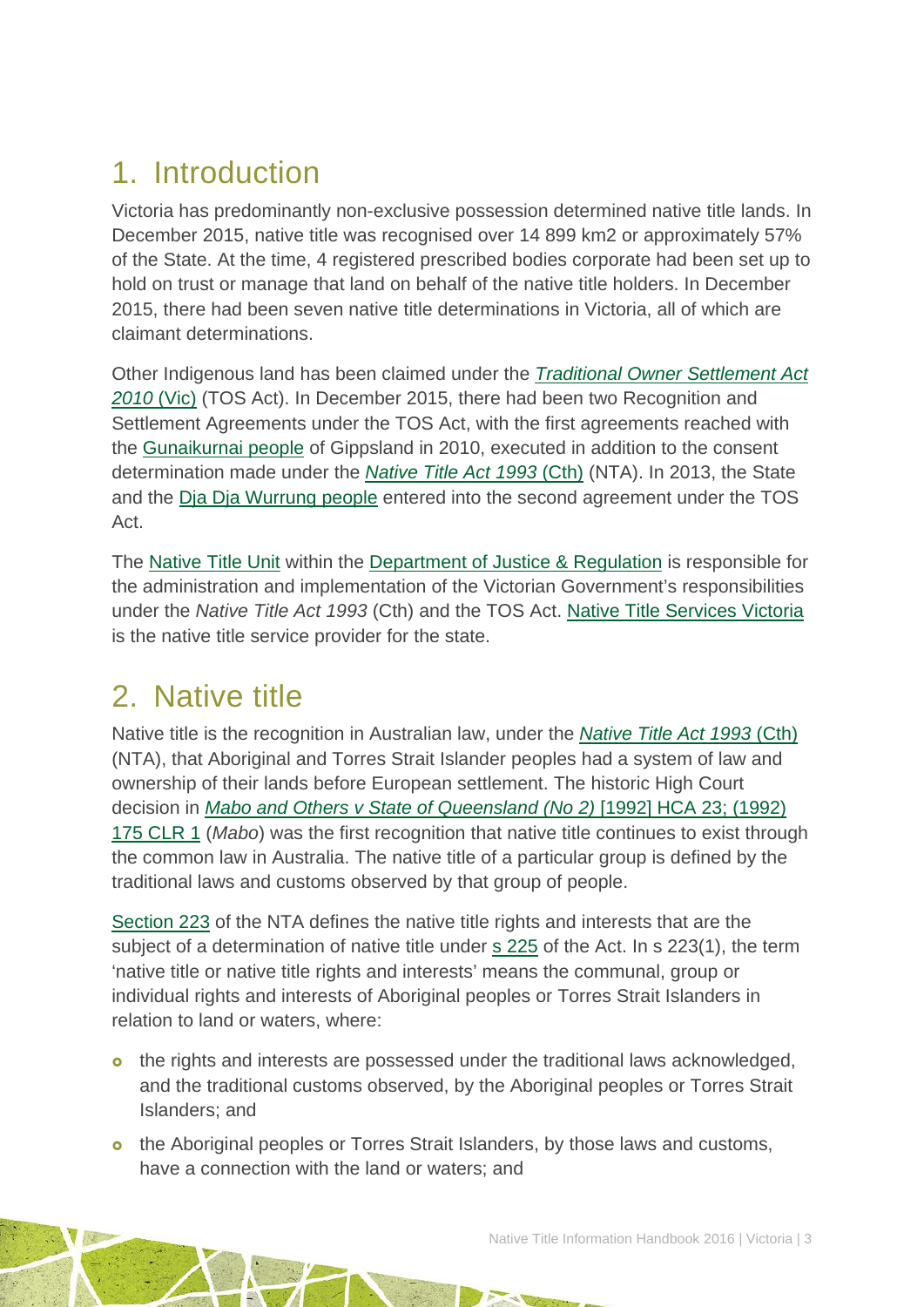o the rights and interests are recognised by the common law of Australia.

The significance of the *Mabo* decision lies in the recognition that native title is a preexisting right, inherent to Indigenous peoples by virtue of their distinct identity as first owners and occupiers of the land and their continuing systems of law. Native title is not a grant or right that is created by the Australian government nor is it dependent upon the government for its existence, although it is dependent on recognition by the common law in order to be enforceable in the Australian legal system. This distinguishes native title from other legislative land rights systems that operate in Australia whereby the government grants the title. Native title may be recognised in places where Aboriginal and Torres Strait Islander people continue to follow their traditional laws and customs and have maintained a link with their traditional country. Native title in each instance is recognised as having its source in, and deriving its content from, the laws of Aboriginal and Torres Strait Islander people. The rights and interests that are recognised as native title may vary from group to group, from one area to another, and may differ depending on what is claimed and what might be negotiated between all of the parties with an interest in the area under claim. Native title rights may include the exclusive possession, use and occupation of traditional country or non-exclusive native title rights such as the right to access and camp or the right to hunt and fish on traditional country. Native title rights do not extend over minerals or petroleum.

The Mabo decision recognised Aboriginal and Torres Strait Islander peoples' rights over their land, and also recognised the system of laws from which those rights are derived. As a result of the Mabo decision and the subsequent enactment of the NTA Aboriginal and Torres Strait Islander people can apply to the Federal Court of Australia to have their native title rights recognised under Australian law. Native title may be recognised in relation to vacant Crown land, state forests, national parks, public reserves, pastoral leases, beaches, foreshores and waters, government or other public land and Indigenous held land (under land rights legislation).

For more information refer to the [National Native Title Handbook.](http://aiatsis.gov.au/publications/products/native-title-information-handbooks)

## <span id="page-4-0"></span>3. Legislation

The *[Native Title Act 1993](http://www.austlii.edu.au/au/legis/cth/consol_act/nta1993147/)* (Cth) (NTA) is the Australian Government's legislative response to the High Court decision in *[Mabo](http://www.austlii.edu.au/au/cases/cth/HCA/1992/23.html)*, which recognised Indigenous Australians' rights and interests in land and waters according to their own traditional laws and customs under [s 223.](http://www.austlii.edu.au/au/legis/cth/consol_act/nta1993147/s223.html) The NTA provides the legal principles for the recognition of native title, the processes involved in having native title recognised and the role and responsibilities of the different bodies involved in this process.

Since it was introduced the NTA has been the subject of numerous reviews and legislative amendments. The annual native title reports of the Aboriginal and Torres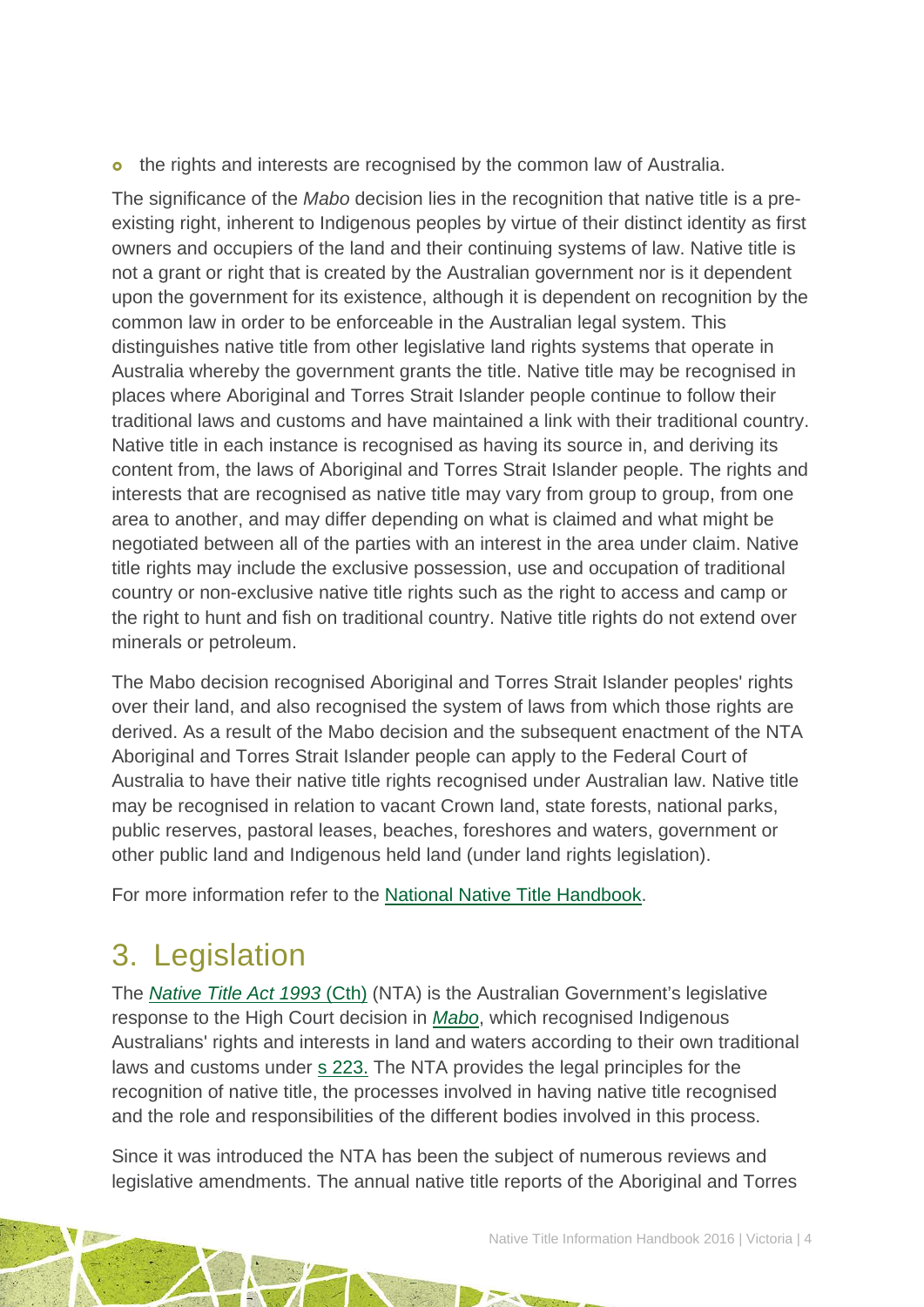Strait Islander Social Justice Commissioner provide detailed information about these reviews, reform processes and related legislative amendments, see: [Native Title](https://www.humanrights.gov.au/our-work/aboriginal-and-torres-strait-islander-social-justice/publications/native-title-reports)  [Reports](https://www.humanrights.gov.au/our-work/aboriginal-and-torres-strait-islander-social-justice/publications/native-title-reports) (1994-2012) and [Social Justice Reports](https://www.humanrights.gov.au/our-work/aboriginal-and-torres-strait-islander-social-justice/projects/social-justice-and-native) (2013-) on the [Australian Human](https://www.humanrights.gov.au/)  [Rights Commission](https://www.humanrights.gov.au/) website for more information. A review of the NTA was undertaken in 2015 by the Australian Law Reform Commission, see below for an overview or read the full report [here.](https://www.alrc.gov.au/publications/alrc126) A brief overview is also provided below.

#### Victorian native title legislation

The Victorian Government introduced the *[Land Titles Validation Act 1994 \(Vic\)](http://www.austlii.edu.au/au/legis/vic/consol_act/ltva1994224/)* (LTVA) to validate past acts. In 1998, this Act was amended to validate intermediate period acts (ss 13A-G). The LTVA also confirms the complete extinguishment of native title by [previous exclusive possession acts](http://www.nntt.gov.au/Pages/Glossary.aspx) attributable to the State, and the partial extinguishment of native title by [previous non-exclusive possession acts](http://www.nntt.gov.au/Pages/Glossary.aspx) attributable to the State. The LTVA confirms ownership by the Crown of natural resources, the right to regulate water flows and existing fishing rights under State law (s 14); and public access to waterways, beds and banks of waterways, coastal waters, beaches and public areas (s 15). Section 16 specifies that ss 14 and 15 are not intended to impair or extinguish any native title rights or interests, nor affect any conferral of land or water, or any interests in land or water, under a law that confers benefits only on Aboriginal or Torres Strait Islander peoples.

#### Victorian Traditional Owner Settlement legislation

In 2006 the [Victorian Traditional Owners Land Justice Group \(VTOLJG\)](http://www.landjustice.com.au/) and the Victorian Government commenced negotiations to jointly develop an alternative native title settlement framework. A Settlement Framework was developed by a Steering Committee comprising representatives of State Government agencies, the native title service provider [\(Native Title Services Victoria\)](http://www.ntsv.com.au/) and the VTOLJG. The Steering Committee considered alternative approaches to settling native title claims and addressing land justice by setting out what could be included in a settlement package, how negotiations could be conducted and what conditions the State requires of groups to enter into negotiations about a settlement. See the Report of [the Steering Committee for the Development of a Victorian Native Title Settlement](http://www.landjustice.com.au/document/report_sc_vic_native_title_settlement_framework_13May09.pdf)  [Framework \(PDF](http://www.landjustice.com.au/document/report_sc_vic_native_title_settlement_framework_13May09.pdf) 891KB).

The result of this process was the *[Traditional Owner Settlement Act 2010](http://www.austlii.edu.au/au/legis/vic/consol_act/tosa2010326/)* (Vic) (TOS Act) which allows for an out-of-court settlement of native title. The Act sets out a framework for agreements between Victorian traditional owners and the State to recognise traditional owners' relationship to land; provide them with certain rights on Crown land; and resolve issues which may otherwise be dealt with through native title claims. Under the TOS Act a settlement may include: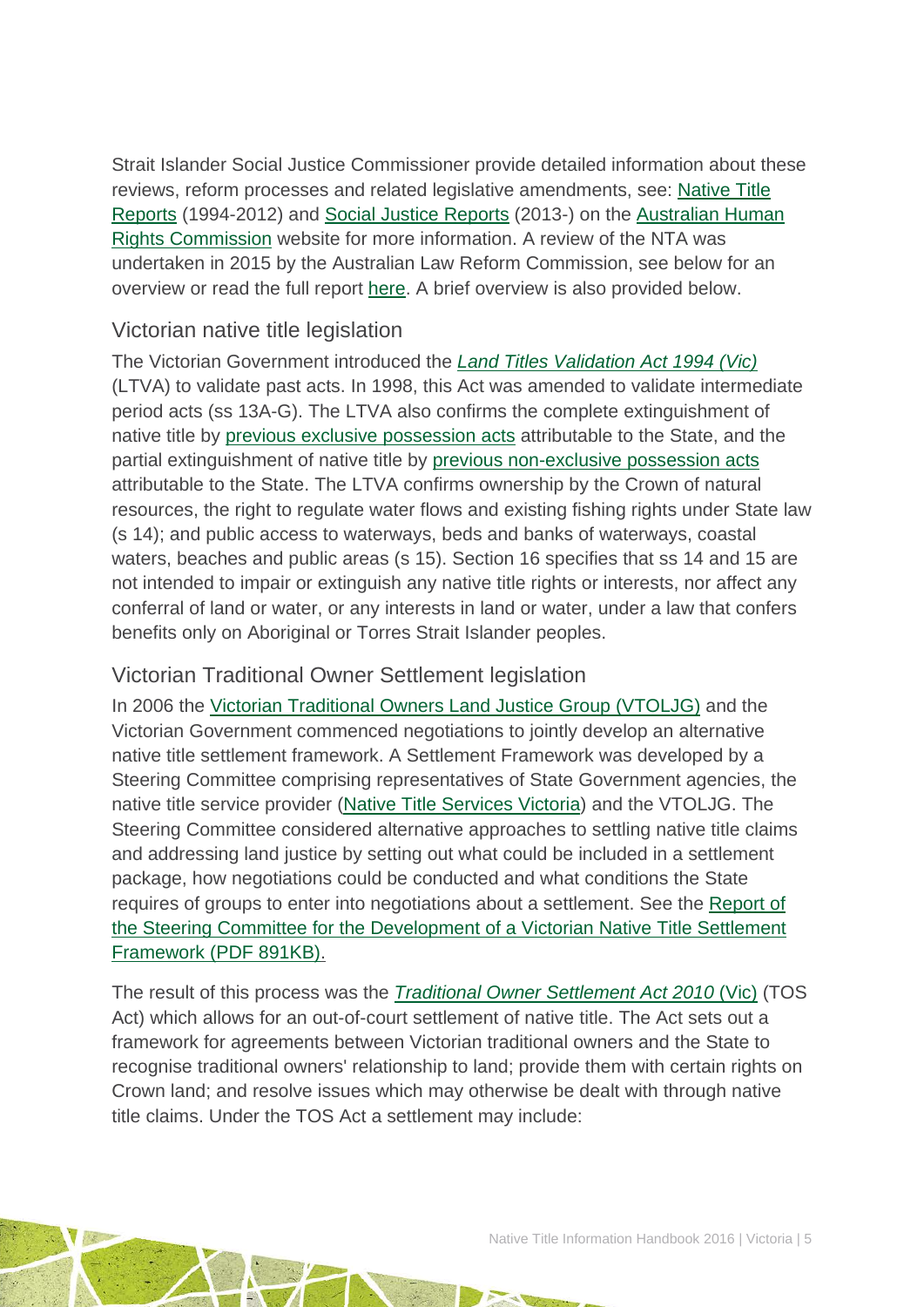- an overarching Recognition and Settlement Agreement that recognises the named traditional owner group and their traditional owner rights over certain public land
- a Land Agreement that provides for land transfers for economic or cultural purposes and grants of Aboriginal title to parks and reserves
- a Land Use Activity Agreement that provides procedures for future use of public land that take account of traditional owner rights and interests
- a Natural Resource Agreement that enables access and use of natural resources and traditional owner group participation in natural resource management
- a Funding Agreement, regarding a payment into the Victorian Traditional Owners Trust and payments for economic development and other purposes
- an Indigenous Land Use Agreement which binds all native title holders and validates future acts, which must be registered under the *[Native Title Act 1993](http://www.austlii.edu.au/au/legis/cth/consol_act/nta1993147/)* [\(Cth\)](http://www.austlii.edu.au/au/legis/cth/consol_act/nta1993147/)
- a Traditional Owner Land Management Agreement that facilitates joint management of certain parks and reserves.

In return for entering into a settlement, traditional owners must agree to withdraw any native title and compensation applications under the *[Native Title Act 1993](http://www.austlii.edu.au/au/legis/cth/consol_act/nta1993147/)* (Cth) and not file any such applications in future. Traditional owner groups need not have a native title or compensation application before the Federal Court in order to seek a settlement under the TOS Act, but must meet the definition of 'traditional owner group' under the TOS Act. The TOS Act processes may also involve groups that have already had a native title determination (either successful or unsuccessful).

In order to enter into settlement negotiations with the State, traditional owner groups that have not already had a native title determination are required to lodge a threshold statement setting out a range of information. The [Department of Justice &](http://www.justice.vic.gov.au/)  [Regulation](http://www.justice.vic.gov.au/) (DJR) has published [guidelines](http://www.justice.vic.gov.au/home/your+rights/native+title/threshold+guidelines) which set out the State's policies regarding what information is required and the state's processes for evaluating threshold statements. These requirements are distinct from the connection processes under s 223 the NTA.

The TOS Act also establishes a land use activity regime (Part 4) which is an alternative to the future acts regime of the NTA and results in a land use activity agreement (LUAA). It provides procedural rights for recognised traditional owner groups over certain activities that occur on public land (as defined in section 3 of the TOS Act). A LUAA must be accompanied by an Indigenous land use agreement (ILUA) which provides for the 'contracting out' of NTA processes. See the [land use](http://www.justice.vic.gov.au/home/your+rights/native+title/traditional+owner+settlement+act)  [activity regime](http://www.justice.vic.gov.au/home/your+rights/native+title/traditional+owner+settlement+act) section of the DJR website for more information.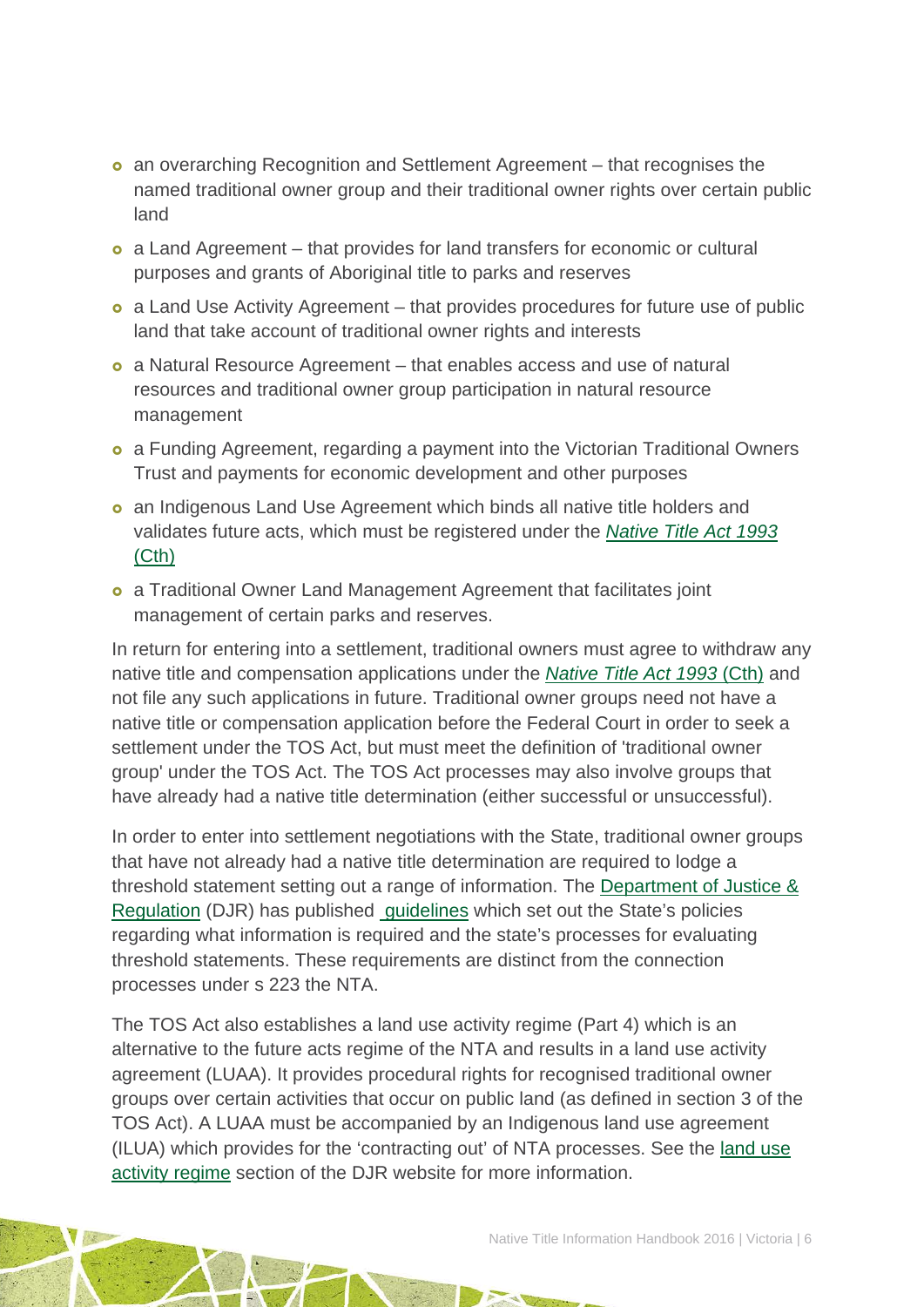The Act also provides for the Victorian Attorney-General to approve payments into the [Victorian Traditional Owners Trust.](http://www.traditionalowners.org.au/) The TOS Act was amended in 2013 to:

- clarify the definition of traditional owner group and the relationship between certain agreements entered into in relation to a traditional owner group
- enable land use activity agreements to specify certain standard conditions and include a wider range of permits, licences and agreements
- provide that a land use activity on land within an alpine resort cannot be a negotiation or agreement activity
- allow natural resource agreements to include commercial uses of natural resources by traditional owner groups
- provide for orders to authorise some commercial uses of flora, fauna and forest produce by traditional owner groups.

The NTA continues to apply to Victoria and native title claimants may pursue their native title claim through the Federal Court if they wish. The TOS Act provides an alternative settlement process for traditional owner groups. For more information see the [Traditional Owner Settlement Act](http://www.justice.vic.gov.au/home/your+rights/native+title/traditional+owner+settlement+act) section of the DJR website.

#### Related legislation

For information about legislation relating to Aboriginal cultural heritage and land rights see sections 10 and 11 below.

## <span id="page-7-0"></span>4. Victorian Government agencies: policies & procedures

#### Department of Justice & Regulation

The [Native Title Unit](http://www.justice.vic.gov.au/utility/contact+us/native+title+unit.shtml) in the [Department of Justice & Regulation](http://www.justice.vic.gov.au/) (DJR) is responsible for the administration and implementation of the Victorian Government's responsibilities under the *[Native Title Act 1993](http://www.austlii.edu.au/au/legis/cth/consol_act/nta1993147/)* (Cth) and the *[Traditional Owner](http://www.austlii.edu.au/au/legis/vic/consol_act/tosa2010326/)  [Settlement Act 2010](http://www.austlii.edu.au/au/legis/vic/consol_act/tosa2010326/)* (Vic). This includes leading agreement-making with traditional owner groups to resolve native title and address land justice; implementing a coordinated approach to managing native title claims; negotiating agreements across the government; and providing policy advice. See section 2 above and the [native title](http://www.justice.vic.gov.au/home/your+rights/native+title/) section of the DJR website for more information

#### Department of Environment, Land, Water & Planning

The Traditional Owner Agreement Unit in the [Department of Environment, Land,](http://www.depi.vic.gov.au/home)  [Water & Planning](http://www.depi.vic.gov.au/home) (DELWP) (formerly the Department of Environment & Primary Industries) is also involved in native title matters and settlements under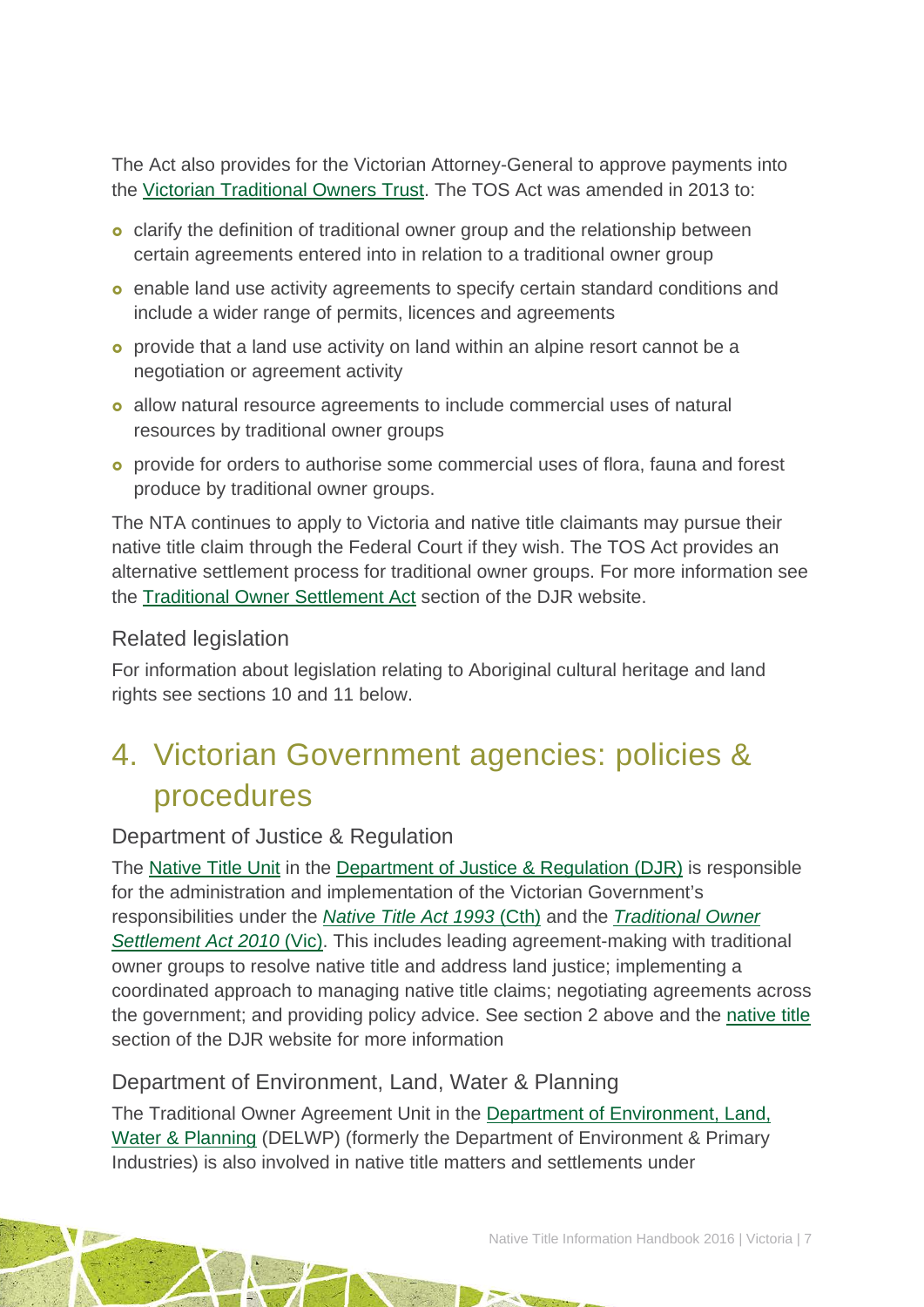the *[Traditional Owner Settlement Act 2010](http://www.austlii.edu.au/au/legis/vic/consol_act/tosa2010326/)* (Vic)*.* As the manager of the State's Crown land DELWP provides advice on the suitability of surplus Crown land and parks and reserves for transfer to a traditional owner group entity under a Land Agreement; the joint management of Aboriginal Title land; the access to and use of natural resources pursuant to a Natural Resource Agreement; and land-related economic development opportunities. Together with Parks Victoria, DELWP also administers some cooperative management agreements (CMAs) entered into before the commencement of the TOS Act. See the [Indigenous land management](http://www.depi.vic.gov.au/forestry-and-land-use/managing-land/indigenous-land-management) section of the DELWP website for more information.

#### Parks Victoria

[Parks Victoria](http://parkweb.vic.gov.au/about-us/who-we-are) is a statutory authority, created by the *[Parks Victoria Act 1998](http://www5.austlii.edu.au/au/legis/vic/consol_act/pva1998170/)* (Vic)*.* Under the TOS Act, parks and reserves may be returned to Aboriginal traditional owners under a form of land title called Aboriginal title. Parks Victoria works in partnership with Traditional Owner Land Management Boards to oversee the management of parks covered by joint management arrangements that may form part of traditional owner settlements. Parks Victoria is also involved in some comanagement arrangements entered into as part of native title settlements. See the [Aboriginal joint management](http://parkweb.vic.gov.au/park-management/aboriginal-joint-management) section of the Parks Victoria website and the [joint](http://aiatsis.gov.au/research-and-guides/joint-management-and-native-title)  [management](http://aiatsis.gov.au/research-and-guides/joint-management-and-native-title) section of the [AIATSIS NTRU](http://aiatsis.gov.au/research/research-themes/native-title) website for related publications.

Department of Economic Development, Jobs, Transport and Resources The [Energy and Earth Resources portfolio](http://www.energyandresources.vic.gov.au/about-us) within the [Department of Economic](http://dsdbi.vic.gov.au/our-department)  Development, Jobs, [Transport & Resources](http://dsdbi.vic.gov.au/our-department) is responsible for the administration of

exploration, mining, extractive industry, pipeline and petroleum tenements and provides advice and services relating to the requirements of the NTA. See the [Mineral tenements and the NTA](http://www.energyandresources.vic.gov.au/earth-resources/licensing-and-approvals/minerals/get-a-licence/native-title-act) section of Energy and Earth Resources for more information.

See sections 10 and11 below for more information about Victorian government agencies involved in cultural heritage and land rights.

## <span id="page-8-0"></span>5. Native title service provider and traditional owner organisations

#### Native title service provider

Native title services are provided by [Native Title Services Victoria](http://www.ntsv.com.au/) (NTSV). NTSV was registered as the native title service provider for Victoria in August 2003. NTSV has in-house research expertise in anthropology, history and archaeology providing the foundations for legal negotiations under the NTA or the TOS Act. NTSV also assists traditional owners to realise their economic and natural resource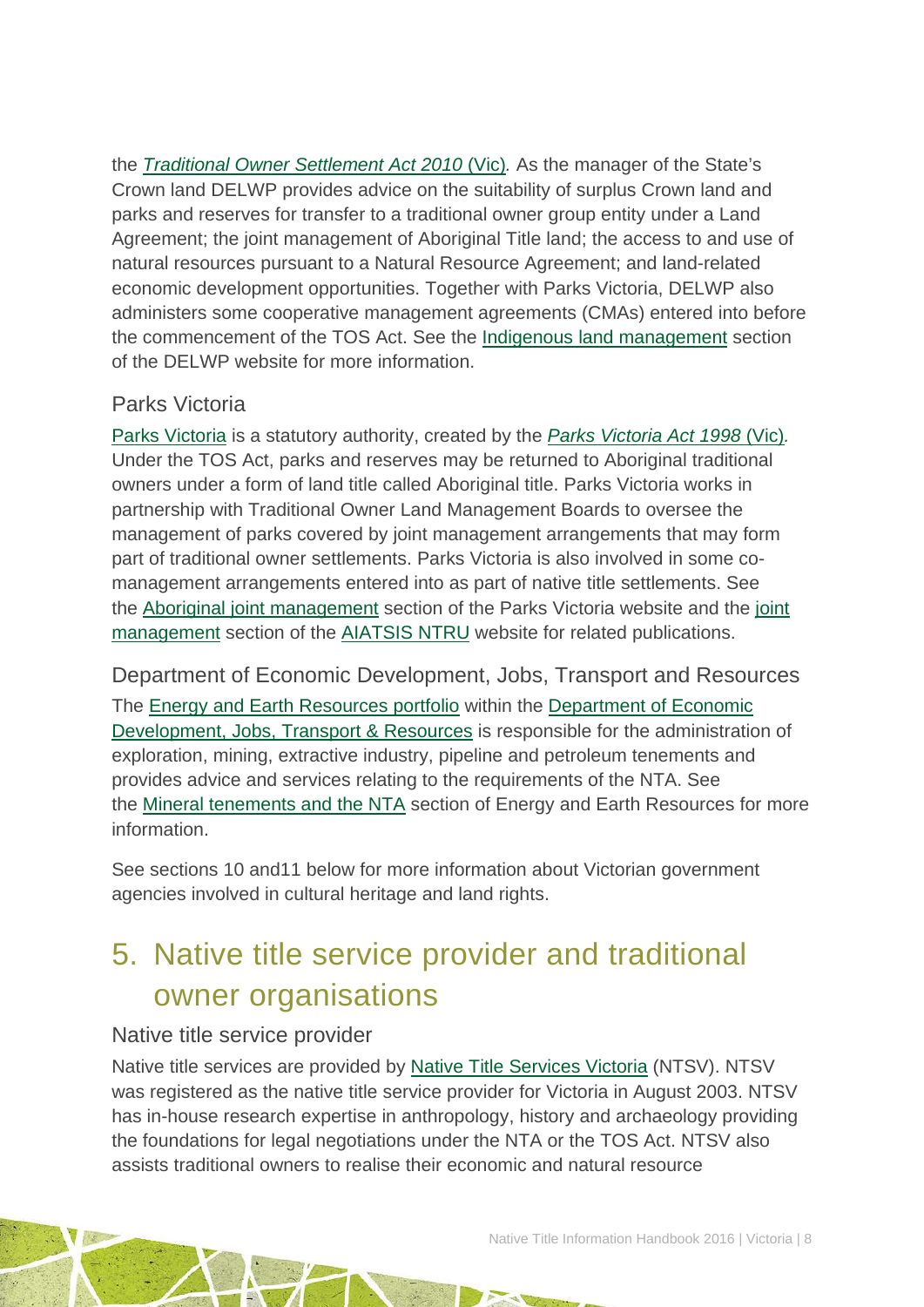management aspirations. NTSV also provides secretariat support to the [Federation](http://fvtoc.com.au/)  [of Victorian Traditional Owner Corporations.](http://fvtoc.com.au/) Table 1 provides NTSV contact details. For more information see the [NTSV](http://www.ntsv.com.au/) website.

#### Map

The National Native Title Tribunal's (NNTT) [Representative Aboriginal/Torres Strait](http://www.nntt.gov.au/Maps/RATSIB_map.pdf)  [Islander body areas map \(PDF 663KB\)](http://www.nntt.gov.au/Maps/RATSIB_map.pdf) shows the geographic areas covered by native title representative bodies (NTRBs) and native title service providers (often both commonly called NTRBs) across Australia.

#### **Table 1: NTSV contact details**

| <b>Street Address</b>                             | <b>Postal Address</b>                          | <b>Phone</b>                     | Email            |
|---------------------------------------------------|------------------------------------------------|----------------------------------|------------------|
| 12-14 Leveson St North<br>Melbourne Victoria 3051 | PO Box 431<br>North Melbourne<br>Victoria 3051 | $(03)$ 9321 5300<br>1800 791 779 | info@ntsv.com.au |

### Victorian Traditional Owners Land Justice Group

The [Victorian Traditional Owners Land Justice Group](http://www.landjustice.com.au/) (VTOLJG) is an unincorporated body made up of representatives from each traditional owner groups in Victoria. As mentioned above, the VTOLJG worked with the Victorian Government to development an alternative native title settlement framework in Victoria and was part of the steering committee that produced the [Report of the Steering Committee](http://www.landjustice.com.au/document/report_sc_vic_native_title_settlement_framework_13May09.pdf)  [for the Development of a Victorian Native Title Settlement Framework \(PDF 891kB\).](http://www.landjustice.com.au/document/report_sc_vic_native_title_settlement_framework_13May09.pdf) The VTOLG lobbies government for improvements to policy to achieve greater land justice, see the [VTOLJG](http://www.landjustice.com.au/) website for more information.

#### Federation of Victorian Traditional Owner Corporations

The [Federation of Victorian Traditional Owner Corporations](http://fvtoc.com.au/) (FVTOC) is an alliance of Victorian traditional owner corporations. The FVTOC was formed in 2013 and is made up of organisations that hold and manage native title (registered native title bodies corporate under the NTA) or traditional owner rights and interests (traditional owner group entities under the TOS Act). The Federation advocates and collaborates on a range of issues of mutual interest such as State and Federal Government policy, heritage and natural resource management and economic development. See the [FVTOC](http://fvtoc.com.au/) website for more information.

#### Map

The FVTOC map shows the geographic areas covered by member corporations [FVTOC map \(PDF 744KB\).](http://fvtoc.com.au/wp-content/uploads/2013/10/140122_Fed_Members_with_Wurnundhjeri_A3_LS.pdf)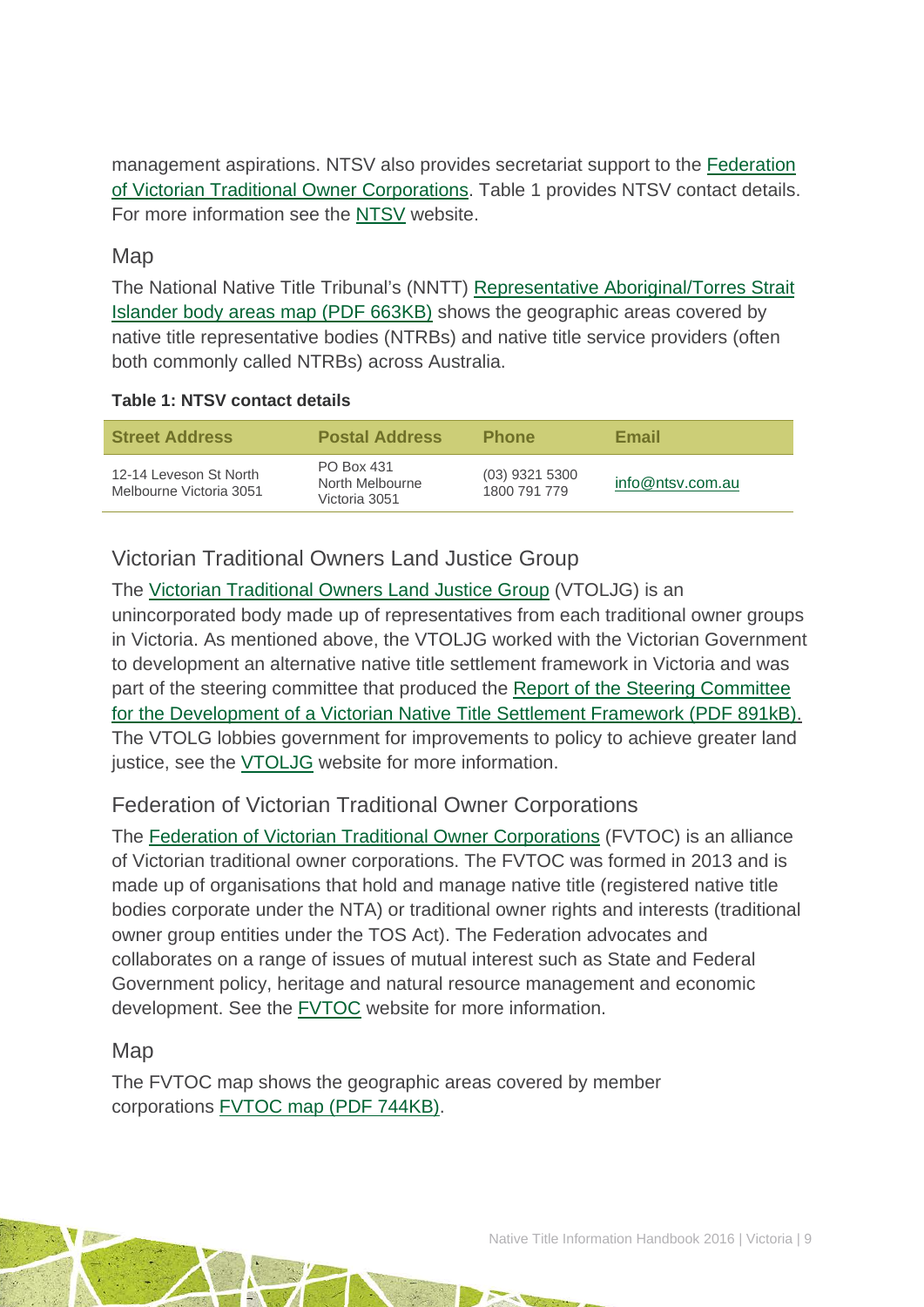## <span id="page-10-0"></span>6. Native title applications and traditional owner threshold statements

### **Overview**

As at 31 December 2015, there had been 77 native title applications in Victoria, comprising 76 claimant applications and one compensation application, see Table 2 below. For up to date information about native title applications and registered native title claimant applications use the [Search applications and determinations](http://www.nntt.gov.au/searchRegApps/NativeTitleClaims/Pages/default.aspx) or [Search](http://www.nntt.gov.au/searchRegApps/NativeTitleRegisters/Pages/Search-Register-of-Native-Title-Claims.aspx)  [Register of native title claims](http://www.nntt.gov.au/searchRegApps/NativeTitleRegisters/Pages/Search-Register-of-Native-Title-Claims.aspx) tools on the NNTT website.

As outlined above the Victorian Government introduced an alternative settlement framework to the claims system under the NTA in 2010 with the enactment of the *[Traditional Owner Settlement Act 2010](http://www.austlii.edu.au/au/legis/vic/consol_act/tosa2010326/)* (Vic) (TOS Act). See section 6 for information about agreements reached under the TOS Act. In May 2015, the Taungurung traditional owner group commenced negotiations with the State towards a Recognition and Settlement Agreement under the TOS Act, having met thresholds in September 2014. The Eastern Maar traditional owner group lodged a threshold statement in September 2015 and is seeking to negotiate under the TOS. The Gunditjmara traditional owner group has been negotiating a settlement under the TOS Act since December 2013 and, at the time of writing, was involved in the inprinciple offer process.

| <b>Application Status Claimant Compensation Non-Claimant Total</b> |    |  |    |
|--------------------------------------------------------------------|----|--|----|
| Active                                                             |    |  |    |
| Other                                                              | 73 |  | 74 |
| All                                                                | 76 |  |    |

#### **Table 2: Native title applications in Victoria**

Source: [http://www.nntt.gov.au/searchRegApps/NativeTitleClaims/Pages/default.aspx](http://www.nntt.gov.au/searchRegApps/NativeTitleClaims/Pages/default.aspx%20at%2031%20December%202015) at 31 December 2015

#### Maps

The NNTT's [Victoria & Tasmania native title applications & determination areas map](http://www.nntt.gov.au/Maps/VIC_TAS_NTDA_Schedule.pdf)  [\(PDF 1.8KB\)](http://www.nntt.gov.au/Maps/VIC_TAS_NTDA_Schedule.pdf) shows claimant applications (as per the native title determinations applications (NTDA) schedule as lodged in the Federal Court) and native title claimant determinations (as per the National Native Title Register). This NNTT map shows applications and determinations to the most recent quarter.

NTSV also produces a [Native title claims and determinations map](http://www.ntsv.com.au/150701_website_map_a4_ls/) which shows areas of registered claims; native title determinations and traditional owner settlements; and proposed traditional owners settlements.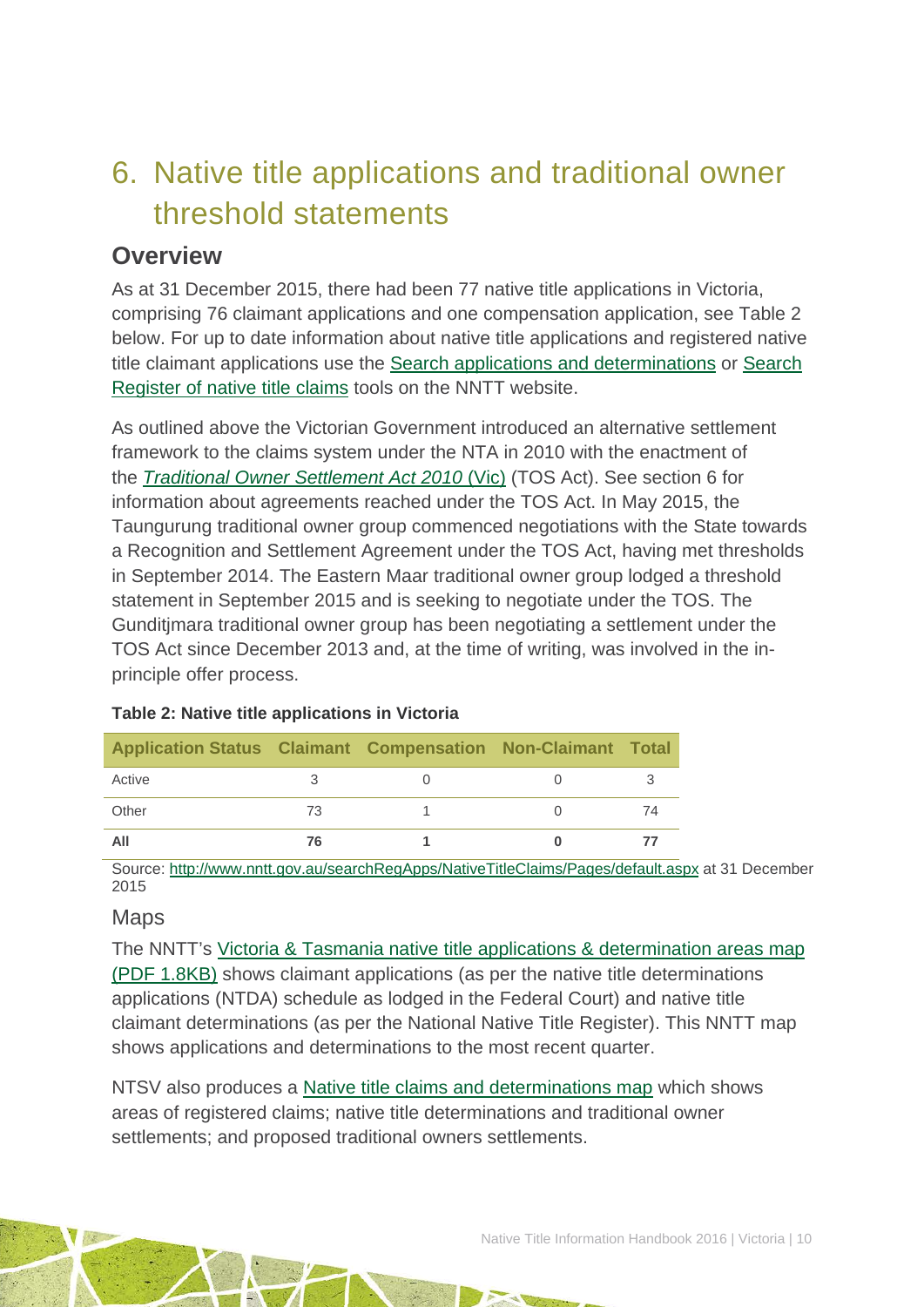## <span id="page-11-0"></span>7. Native title determinations and traditional owner settlements

### **Overview**

As at 31 December 2015 there had been seven native title determinations in Victoria, all of which are claimant determinations. As outlined above the Victorian Government introduced an alternative settlement framework to the claims system under the NTA in 2010 with the enactment of the *[Traditional Owner Settlement Act](http://www.austlii.edu.au/au/legis/vic/consol_act/tosa2010326/)  [2010](http://www.austlii.edu.au/au/legis/vic/consol_act/tosa2010326/)* (Vic) (TOS Act). As at 31 December 2015 there had been two Recognition and Settlement Agreements under the TOS Act. On 22 October 2010, the first agreements under the TOS Act were reached with the [Gunaikurnai people](http://www.justice.vic.gov.au/home/your+rights/native+title/gunaikurnai+native+title+agreement) of Gippsland (Recognition and Settlement Agreement, Land Agreement, Funding Agreement, Traditional Owner Land Management Agreement). On 28 March 2013, the State and the [Dja Dja Wurrung people](http://www.justice.vic.gov.au/home/your+rights/native+title/dja+dja+wurrung+settlement) entered into a Recognition and Settlement Agreement under the Traditional Owner Settlement Act (full settlement package). For more information about Recognition and Settlement Agreements in Victoria see the [native title](http://www.justice.vic.gov.au/home/your+rights/native+title/) section of DJR website.

#### Claimant determinations

As at 31 December 2015, native title had been found to exist in all or parts of the determination area in four of the seven claimant determinations in Victoria. Summary Table 3 below provides links to information about these claimant determinations including determination summaries on the [NNTT](http://www.nntt.gov.au/) website; relevant case law on the [Australasian Legal Information Institute \(Austlii\)](http://www.austlii.edu.au/) website (where available); determination information on the [Victorian Department of Justice and Regulation](http://www.justice.vic.gov.au/home/your+rights/native+title/) website (where available); and determination summaries on the [Agreements,](http://www.atns.net.au/)  [Treaties and Negotiated Settlements \(ATNS\)](http://www.atns.net.au/) website (where available) which also provide links to information about the native title groups and agreements involving them.

| <b>Short name</b><br>(NNTT<br>hyperlink) | Case name<br>(Austlii hyperlink)                                                           | <b>Date</b><br>(DoJ&R<br>hyperlink) | <b>Outcome</b>                                               | Legal<br><b>Process</b><br>(ATNS<br>hyperlink) |
|------------------------------------------|--------------------------------------------------------------------------------------------|-------------------------------------|--------------------------------------------------------------|------------------------------------------------|
| Gunditimara &<br>Eastern Maar            | Lovett on behalf of the<br>Gunditimara People v State of<br>Victoria (No 5) [2011] FCA 932 | 27/07/2011                          | Native title exists in<br>parts of the<br>determination area | Consent                                        |
| Gunai/Kurnai<br>People                   | Mullett on behalf of the<br>Gunai/Kurnai People v State of<br>Victoria [2010] FCA 1144     | 22/10/2010                          | Native title exists in<br>parts of the<br>determination area | Consent                                        |

#### **Table 3: Native title claimant determinations**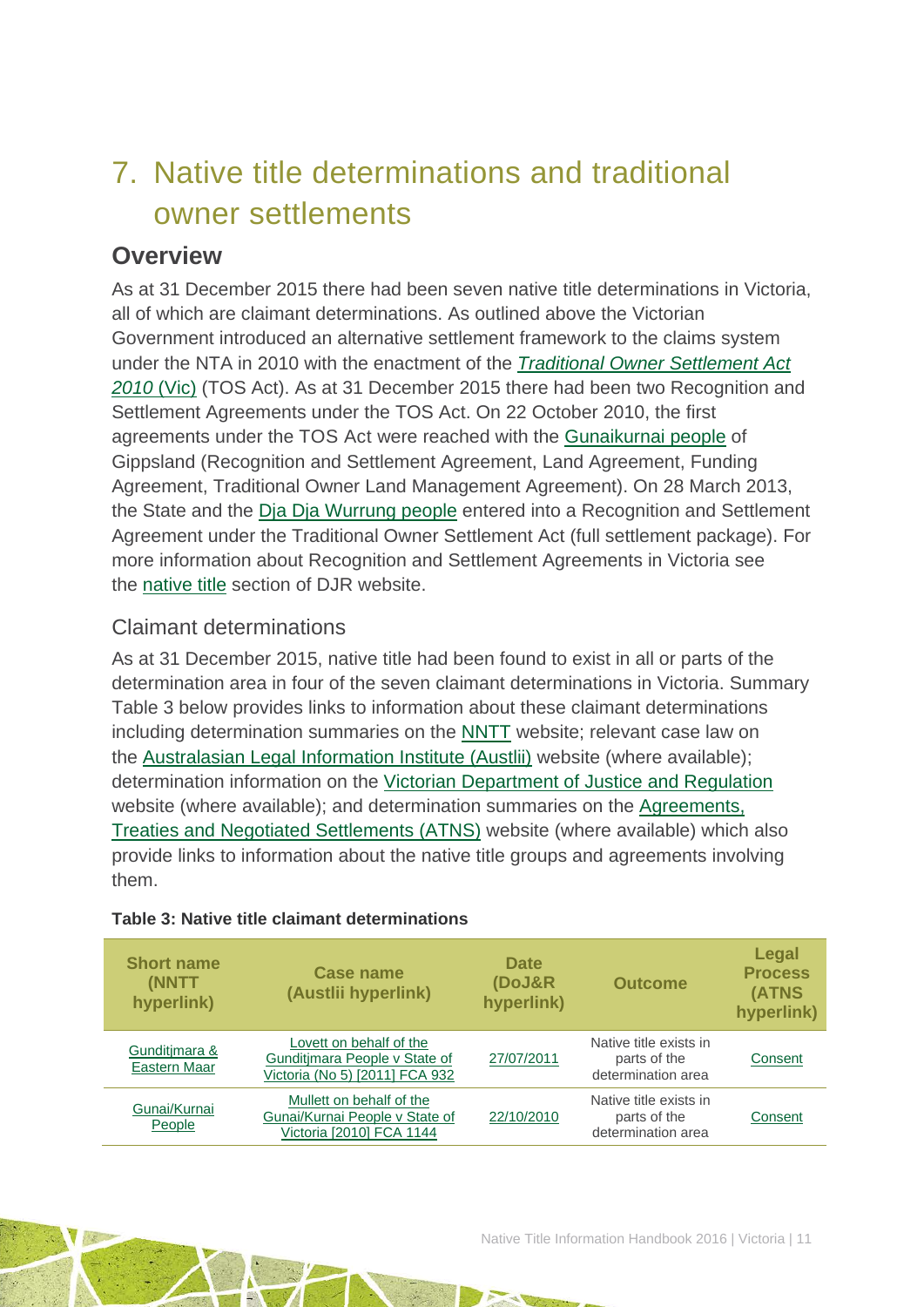| <b>Short name</b><br>(NNTT<br>hyperlink)                                                  | <b>Case name</b><br>(Austlii hyperlink)                                                                                                                                                                                                                                                                                                       | <b>Date</b><br>(DoJ&R<br>hyperlink) | <b>Outcome</b>                                               | Legal<br><b>Process</b><br><b>(ATNS</b><br>hyperlink) |
|-------------------------------------------------------------------------------------------|-----------------------------------------------------------------------------------------------------------------------------------------------------------------------------------------------------------------------------------------------------------------------------------------------------------------------------------------------|-------------------------------------|--------------------------------------------------------------|-------------------------------------------------------|
| Gunditimara - Part<br>A                                                                   | Lovett on behalf of The<br>Gunditimara People v State of<br>Victoria [2007] FCA 474                                                                                                                                                                                                                                                           | 30/03/2007                          | Native title exists in<br>parts of the<br>determination area | Consent                                               |
| Wotjobaluk,<br>Jaadwa,<br>Jadawadjali,<br>Wergaia and<br>Jupagulk Peoples<br>No. 3        | Clarke on behalf of the<br>Wotjobaluk, Jaadwa, Jadawadjali,<br>Wergaia and Jupagulk Peoples v<br>State of Victoria [2005] FCA 1795                                                                                                                                                                                                            | 13/12/2005                          | Native title does not<br>exist                               | Consent                                               |
| Wotjobaluk,<br>Jaadwa.<br>Jadawadjali,<br>Wergaia and<br><b>Jupagulk Peoples</b><br>No. 2 | Clarke on behalf of the<br>Wotjobaluk, Jaadwa, Jadawadjali,<br>Wergaia and Jupagulk Peoples v<br>State of Victoria [2005] FCA 1795                                                                                                                                                                                                            | 13/12/2005                          | Native title does not<br>exist                               | Consent                                               |
| Wotjobaluk,<br>Jaadwa,<br>Jadawadjali,<br>Wergaia and<br><b>Jupagulk Peoples</b><br>No. 1 | Clarke on behalf of the<br>Wotjobaluk, Jaadwa, Jadawadjali,<br>Wergaia and Jupagulk Peoples v<br>State of Victoria [2005] FCA 1795                                                                                                                                                                                                            | 13/12/2005                          | Native title exists in<br>parts of the<br>determination area | Consent                                               |
| <b>Yorta Yorta</b>                                                                        | Members of the Yorta Yorta<br>Aboriginal Community v Victoria<br>[2002] HCA 58 (High Court)<br>Members of the Yorta Yorta<br>Aboriginal Community v State of<br>Victoria (Including Corrigendum<br>dated 21 March 2001) [2001] FCA<br>45<br>The Members of the Yorta Yorta<br>Aboriginal Community v The State<br>of Victoria [1998] 1606 FCA | 18/12/1998                          | Native title does not<br>exist                               | Litigated $\frac{1}{x}$                               |

1 The *Yorta Yorta* determination relates to areas of land in both New South Wales and Victoria. In June 2004, the Victorian Government entered into a co-operative management agreement with the *Yorta Yorta* Nations Aboriginal Corporation over certain public lands that formed part of their native title claim area

Sources: [http://www.atns.net.au/default.asp,](http://www.atns.net.au/default.asp) [http://www.austlii.edu.au/,](http://www.austlii.edu.au/) <http://www.justice.vic.gov.au/home/your+rights/native+title/history+of+native+title+claims+in+victoria> & [http://www.nntt.gov.au/searchRegApps/NativeTitleClaims/Pages/default.aspx](http://www.nntt.gov.au/searchRegApps/NativeTitleClaims/Pages/default.aspx%20at%2030%20April%202015) at 30 November 2015

For up to date information about native title determinations use the [Search](http://www.nntt.gov.au/searchRegApps/NativeTitleClaims/Pages/default.aspx)  [applications and determinations](http://www.nntt.gov.au/searchRegApps/NativeTitleClaims/Pages/default.aspx) or the [Search national native title register](http://www.nntt.gov.au/searchRegApps/NativeTitleRegisters/Pages/Search-National-Native-Title-Register.aspx) tools on the NNTT website. The Native Title Research Unit (NTRU) also provides information about native title determinations in its monthly ['What's New'](http://aiatsis.gov.au/research/research-themes/native-title/publications/whats-new) service. Information about native title determinations is also available on the NTSV website [\(media](http://www.ntsv.com.au/media-centre/)  [centre\)](http://www.ntsv.com.au/media-centre/).

For up to date information about Traditional Owner Recognition and Settlement Agreements see the [Native title](http://www.justice.vic.gov.au/home/your+rights/native+title/) section of Department of Justice and Regulation's website.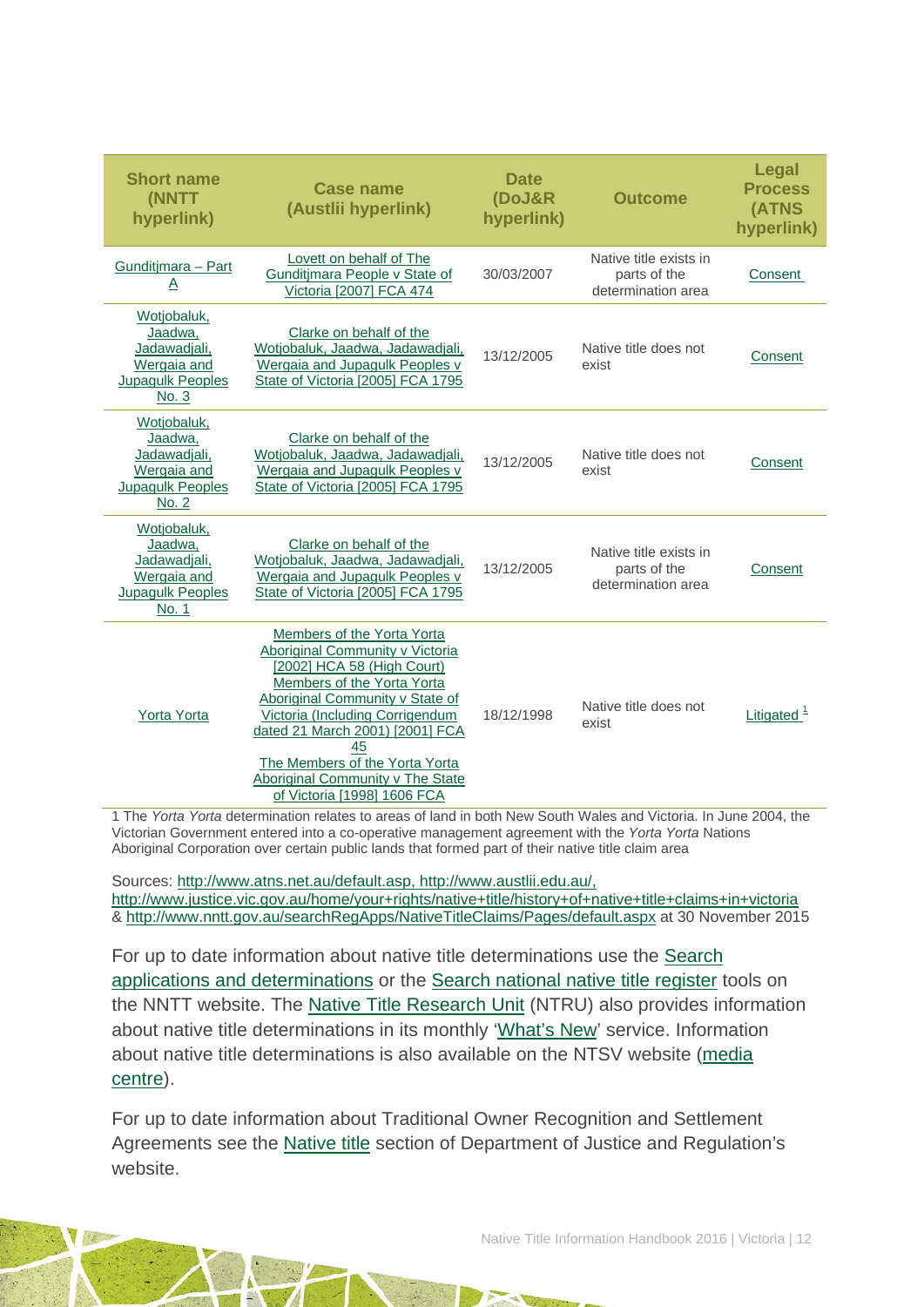### Maps See Maps in section 5 above.

More information

The Productivity Commission's [Overcoming Indigenous Disadvantage: Key](http://www.pc.gov.au/research/recurring/overcoming-indigenous-disadvantage/key-indicators-2014)  [Indicators 2014](http://www.pc.gov.au/research/recurring/overcoming-indigenous-disadvantage/key-indicators-2014) report (using data provided by the NNTT) includes information about the proportion of land where native title has been found to exist wholly or partially; or has been extinguished (as at 30 June for 2004-2013), see [Chapter 9 \(PDF](http://www.pc.gov.au/research/recurring/overcoming-indigenous-disadvantage/key-indicators-2014/09-key-indicators-2014-chapter9.pdf) 5.5MB) (section 9.2 and Table 9A.2.3).

## <span id="page-13-0"></span>8. Registered native title bodies corporate & traditional owner corporations

### **Overview**

Under ss 55-57 of the *[Native Title Act 1993](http://www.austlii.edu.au/au/legis/cth/consol_act/nta1993147/)* (Cth), native title groups are required to nominate a Prescribed Body Corporate (PBC) to hold (as trustee) or manage (as agent) their native title following a determination that native title exists. A nominated PBC is entered onto the National Native Title Register and at this point the corporation becomes known as a Registered Native Title Body Corporate (RNTBC). RNTBCs and PBCs are often commonly both referred to as PBCs.

As at 31 December 2015, there were 4 RNTBCs in Victoria. Table 4 below provides links to information about these RNTBCs on the [Native Title Corporations \(NTC\)](http://www.nativetitle.org.au/) website, the [Agreements, Treaties and Negotiated Settlements \(ATNS\)](http://www.atns.net.au/) website (where available) and native title determination information on the [National Native](http://www.nntt.gov.au/)  [Title Tribunal \(NNTT\)](http://www.nntt.gov.au/) website.

| Table 4: Registered native title bodies corporate in Victoria (listed in alphabetical |  |  |  |  |
|---------------------------------------------------------------------------------------|--|--|--|--|
| order)                                                                                |  |  |  |  |
|                                                                                       |  |  |  |  |

| <b>RNTBC</b> name<br>(NTC hyperlink)                                                 | <b>Type of RNTBC</b><br>(ATNS hyperlink) | <b>Determination</b><br>date (Corporation<br>hyperlink) | <b>Determination short</b><br>name<br>(NNTT hyperlink)                   |
|--------------------------------------------------------------------------------------|------------------------------------------|---------------------------------------------------------|--------------------------------------------------------------------------|
| Barengi Gadjin Land<br>Council Aboriginal<br><b>Corporation RNTBC</b>                | Trustee                                  | 13/12/2005                                              | Wotjobaluk, Jaadwa,<br>Jadawadjali, Wergaia and<br>Jupagulk Peoples No 1 |
| Eastern Maar Aboriginal<br><b>Corporation RNTBC</b>                                  | Agent                                    | 27/07/2011                                              | Gunditimara & Eastern<br>Maar                                            |
| Gunaikurnai Land &<br><b>Waters Aboriginal</b><br><b>Corporation RNTBC</b>           | <b>Trustee</b>                           | 25/10/2010                                              | Gunai/Kurnai People                                                      |
| <b>Gunditi Mirring</b><br><b>Traditional Owners</b><br><b>Aboriginal Corporation</b> | Trustee                                  | 30/03/2007                                              | Gunditimara - Part A                                                     |

Native Title Information Handbook 2016 | Victoria | 13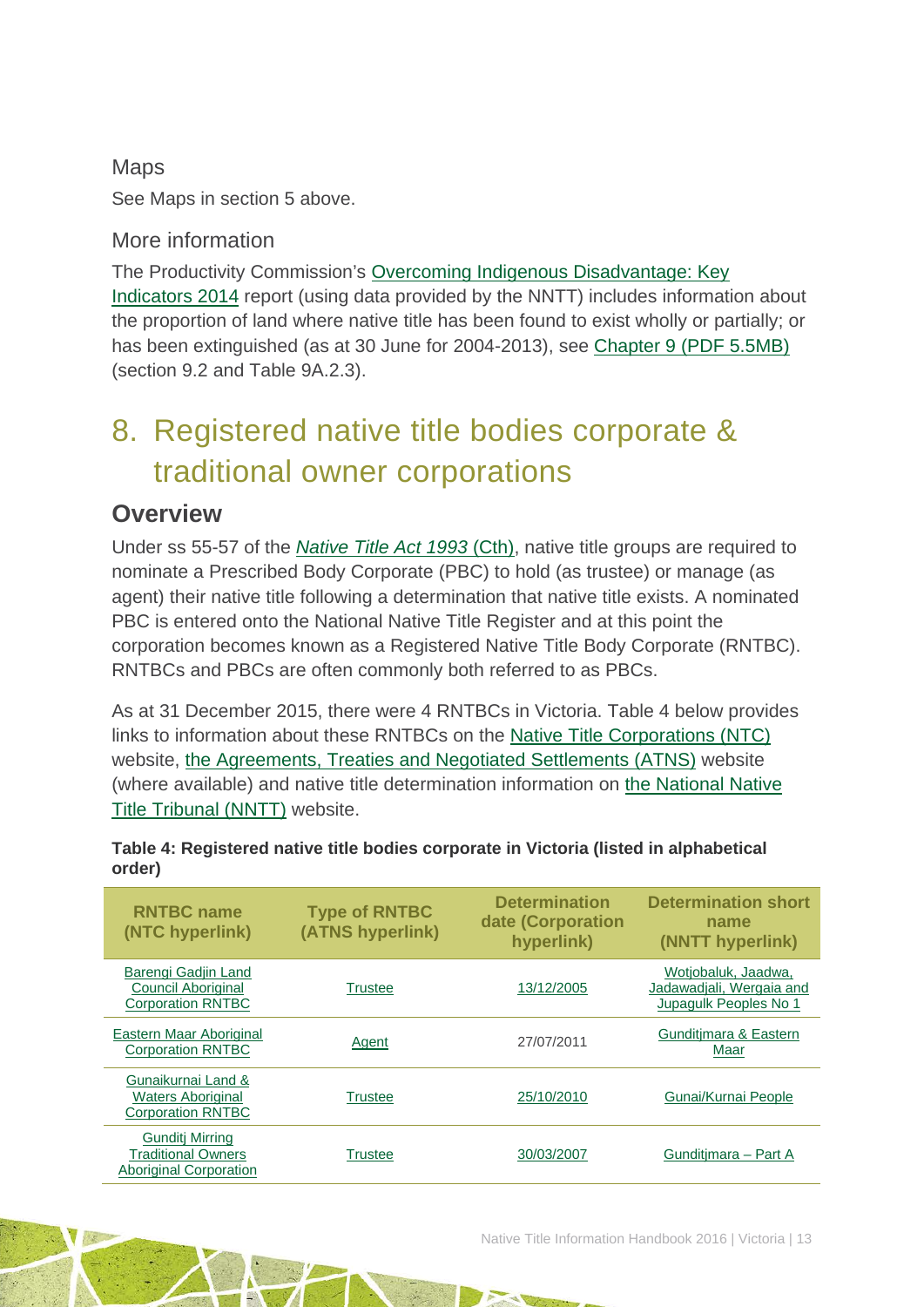**RNTBC name [\(NTC](http://www.oric.gov.au/) hyperlink)**

**Type of RNTBC [\(ATNS hyperlink\)](http://www.atns.net.au/)**

**Determination date (Corporation hyperlink)**

**Determination short name [\(NNTT hyperlink\)](http://www.nntt.gov.au/)**

[RNTBC](http://nativetitle.org.au/profiles/profile_vic_gunditjmirring.html)

Sources: [http://www.nativetitle.org.au/,](http://www.nativetitle.org.au/)<http://www.atns.net.au/> &<http://www.nntt.gov.au/searchRegApps/NativeTitleClaims/Pages/default.aspx> at 31 December 2015

For up to date information about native title claimant determinations and PBCs use the [NNTT Search applications and determinations](http://www.nntt.gov.au/searchRegApps/NativeTitleClaims/Pages/default.aspx) tool on the NNTT website. The [NTRU](http://aiatsis.gov.au/research/research-themes/native-title) also provides information about PBCs in its monthly ['What's New'](http://aiatsis.gov.au/research/research-themes/native-title/publications/whats-new) service; its [Registered Native Title Bodies Corporate Summary](http://aiatsis.gov.au/publications/products/registered-native-title-bodies-corporate-prescribed-bodies-corporate-summary) compiled from data provided by the NNTT; and on the [Native Title Corporations](http://www.nativetitle.org.au/) website (see below).

#### National native title determinations and PBC map

The NNTT [Determinations and Native Title Prescribed Bodies Corporate Map \(PDF](http://www.nntt.gov.au/Maps/Determinations_and_PBCs_map.pdf)  [1.1MB\)](http://www.nntt.gov.au/Maps/Determinations_and_PBCs_map.pdf) shows determined areas covered by PBCs and also shows where PBCs are still to be nominated over determined areas. This document includes a table of the areas in each state/territory (in square kilometres) covered by native title determinations. The map is updated to the most recent quarter. See also the NTSV [Native title claims and determinations map.](http://www.ntsv.com.au/150701_website_map_a4_ls/)

#### Compliance regime for RNTBCs

The NTA and the *[Native Title \(Prescribed Bodies Corporate\) Regulations 1999](http://www.austlii.edu.au/au/legis/cth/consol_reg/ntbcr1999495/)* (Cth) (PBC Regulations) require corporations to register under the *[Corporations](http://www5.austlii.edu.au/au/legis/cth/consol_act/catsia2006510/)  [\(Aboriginal and Torres Strait Islander\) Act 2006](http://www5.austlii.edu.au/au/legis/cth/consol_act/catsia2006510/)* (Cth) (CATSI Act) if they are determined by the Federal Court to hold and manage native title rights and interests. The [Office of the Registrar of Indigenous Corporations](http://www.oric.gov.au/) (ORIC) supports and regulates corporations incorporated under the CATSI Act. ORIC provides advice on how to incorporate, training for corporation members and office holders and corporate governance. For information about RNTBCs use the corporations search tool on the [ORIC](http://www.oric.gov.au/) website.

#### Native title corporations website

The AIATSIS NTRU manages the [Native Title Corporations](http://www.nativetitle.org.au/) website, a resource for RNTBCs and for those engaging with them. It provides information about: legislation and policies, events, resources and publications, training and running a RNTBC. Information about individual RNTBCs is provided in detailed [PBC profiles](http://www.nativetitle.org.au/profiles.html) (including links to PBC websites where available). The NTRU team has also compiled [Funding](http://nativetitle.org.au/toolkits.html)  [and Training Guides for RNTBCs and PBCs.](http://nativetitle.org.au/toolkits.html) See the [Victoria PBC Funding and](http://nativetitle.org.au/PDFs/VIC_funding_training_guide.pdf)  [Training Guide \(PDF 675KB\)](http://nativetitle.org.au/PDFs/VIC_funding_training_guide.pdf)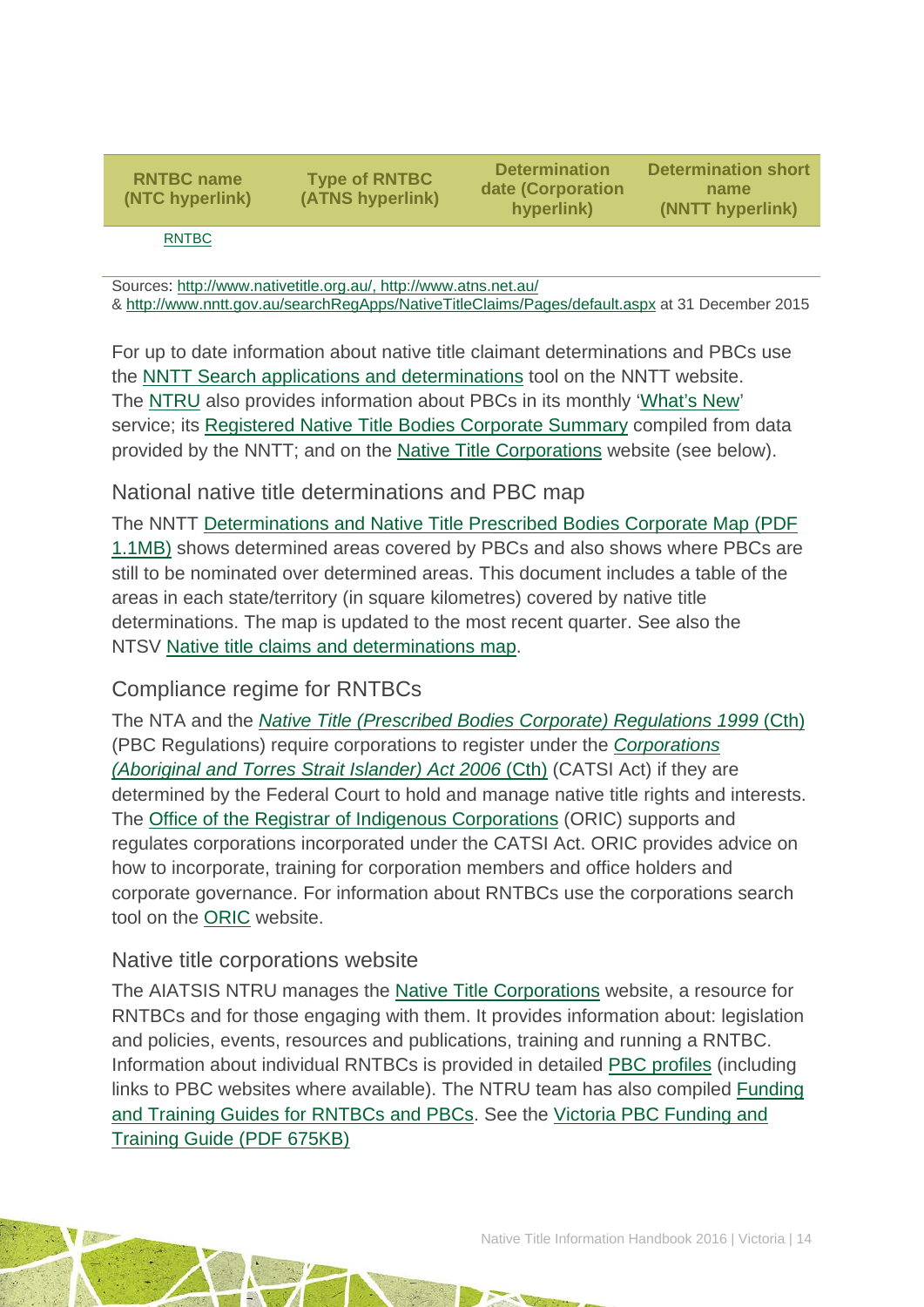## <span id="page-15-0"></span>9. Future acts & land use activity regime

### **Overview**

A [future act](http://www.nntt.gov.au/Pages/Glossary.aspx) is a proposed activity on land or waters that may affect native title rights and interests. [Section 227](http://www.austlii.edu.au/au/legis/cth/consol_act/nta1993147/s227.html) of the NTA sets out that: an act affects native title if it extinguishes the native title rights and interests or if it is otherwise wholly or partly inconsistent with their continued existence, enjoyment or exercise. Examples of future acts include the grant of a mining tenement, building public infrastructure, services or facilities and the compulsory acquisition of land. A future act is invalid to the extent it affects native title unless it complies with certain provisions in the NTA (see Subdivisions D-M of Division 3 of the [NTA\)](http://www.austlii.edu.au/au/legis/cth/consol_act/nta1993147/). These provisions include that a future act will be valid if parties to an Indigenous Land Use Agreement (ILUA) consent to it being done and details of the agreement are on the NNTT's [Register of](http://www.nntt.gov.au/searchRegApps/NativeTitleRegisters/Pages/Search-Register-of-Indigenous-Land-Use-Agreements.aspx)  [ILUAs.](http://www.nntt.gov.au/searchRegApps/NativeTitleRegisters/Pages/Search-Register-of-Indigenous-Land-Use-Agreements.aspx)

The future act process provides registered native title applicants and native title holders with specified rights, known as [procedural rights f](http://www.nntt.gov.au/Pages/Glossary.aspx)rom the time a claim is registered. The type of procedural rights which the native title group can exercise will vary (from the right to comment, be consulted, object or negotiate) depending on the type of future act that is being proposed. Generally the [right to negotiate](http://www.nntt.gov.au/Pages/Glossary.aspx) applies to future acts such as mining, exploration, prospecting, gas and petroleum exploration or extraction.

The [NNTT](http://www.nntt.gov.au/Pages/Home-Page.aspx) administers the future act processes that attract the right to negotiate and provides information and support on future act related questions. The NNTT's role includes mediating between parties, conducting inquiries and making future act determinations when parties cannot reach agreement. Where a proposed future act meets the criteria set out in s [237](http://www.austlii.edu.au/au/legis/cth/consol_act/nta1993147/s237.html) of the NTA, it may attract an [expedited procedure.](http://www.nntt.gov.au/Pages/Glossary.aspx) This means that the act may be validly done without negotiations if there are no objections to the act. For more information see the [Future acts section](http://www.nntt.gov.au/futureacts/Pages/default.aspx) of the NNTT website.

As mentioned in section 3 above, the TOS Act also establishes a land use activity regime (Part 4) which is an alternative to the future acts regime of the NTA. It provides procedural rights for recognised traditional owner groups over certain activities that occur on public land. A Land Use Activity Agreement (LUAA) must be accompanied by an ILUA which provides for the 'contracting out' of NTA processes. For LUAA information see the [land use activity regime](http://www.justice.vic.gov.au/home/your+rights/native+title/traditional+owner+settlement+act) section of the DJR website.

#### Future act applications

As at 31 December 2015 there had been a total of 9 future act applications in Victoria, see Table 5 below. Use the NNTT [Future act applications and](http://www.nntt.gov.au/searchRegApps/FutureActs/Pages/default.aspx)  [determinations](http://www.nntt.gov.au/searchRegApps/FutureActs/Pages/default.aspx) search tool to find information about particular applications.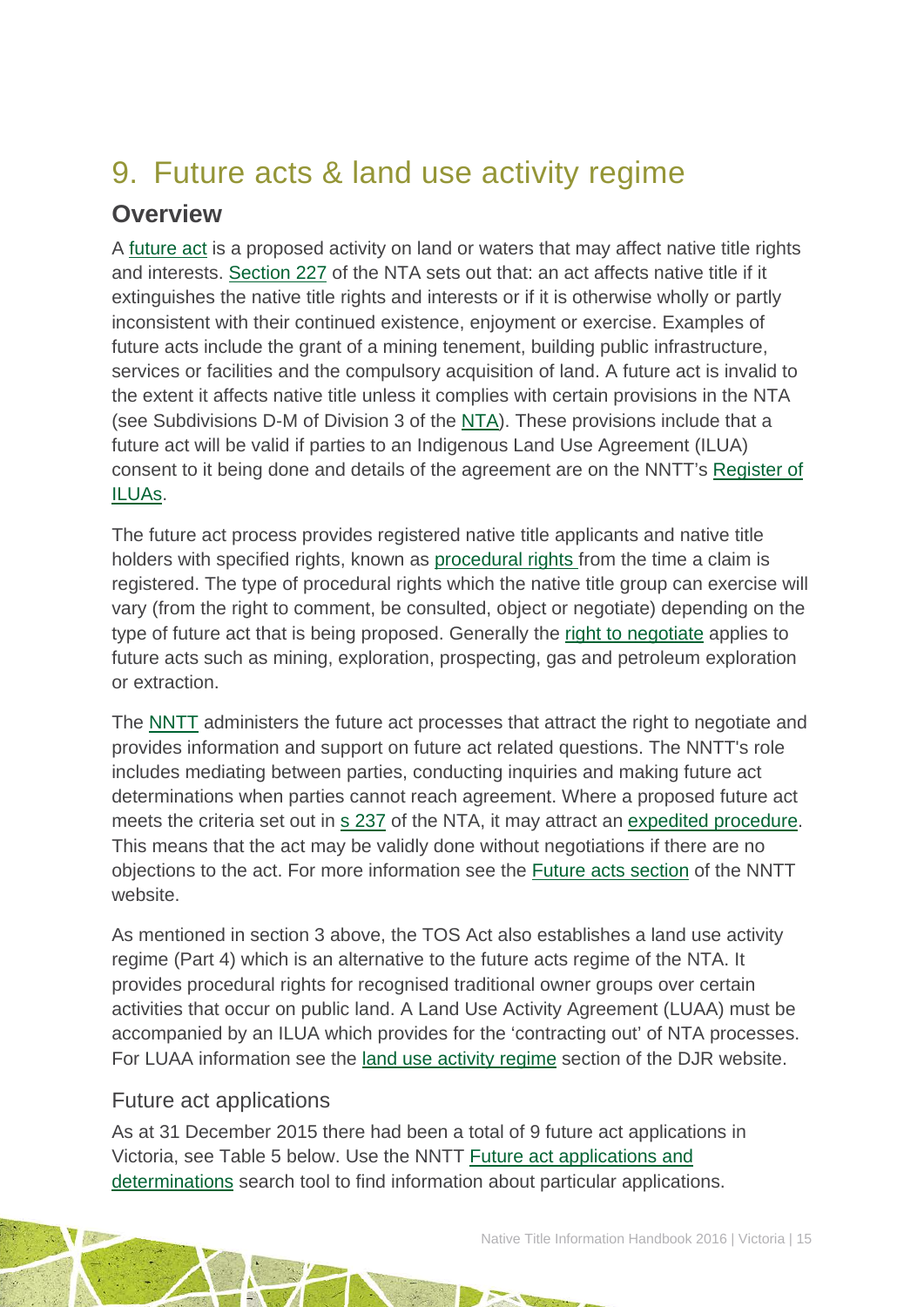#### **Table 5: Summary of future act applications in Victoria**

| <b>Application Type</b>                               | N۵ |
|-------------------------------------------------------|----|
| Future act determination application                  | 10 |
| Future act expedited procedure objection applications | O  |
| <b>Total future act applications</b>                  | 10 |

Source: <http://www.nntt.gov.au/searchRegApps/FutureActs/Pages/default.aspx> at 31 December 2015

#### Future act determinations

As at 31 December 2015 there had been a total of 13 future act determinations in Victoria. Use the NNTT [Future act applications and determinations](http://www.nntt.gov.au/searchRegApps/FutureActs/Pages/default.aspx) search tool to find information about particular determinations.

#### Future act agreements

A future act agreement is an agreement made under  $s$  31 of the NTA with native title parties about an activity that may affect native title. Once an agreement has been made the parties are required to lodge a copy of the agreement with the NNTT. In some cases parties may make agreement information public and information about (some of) these future act agreements are available on the ATNS website, see [Future act agreements \(Native Title Act\).](http://www.atns.net.au/subcategory.asp?subcategoryID=120)

## <span id="page-16-0"></span>10. Indigenous land use agreements & land use activity agreements

#### **Overview**

As at 31 December 2015, there were 55 registered Indigenous Land Use Agreements (ILUAs) in Victoria, 48 of these are Area Agreements (AA) and seven are Body Corporate Agreements (BCA). This includes two ILUAs relating to recognition and settlement agreements made under the Victoria TOS Act. Table 6 below provides links to ILUA information on the [ATNS](http://www.atns.net.au/) website (where available) and ILUA information (providing access NNTT register extracts and maps) on the [National Native Title Tribunal](http://www.nntt.gov.au/) (NNTT) website.

As mentioned in section 3 above, the TOS Act also establishes a land use activity regime (Part 4) which is an alternative to the future acts regime of the NTA, but includes the registration of a related ILUA. See the [Land use activity regime](http://www.justice.vic.gov.au/home/your+rights/native+title/traditional+owner+settlement+act) section of the DJR website for more information.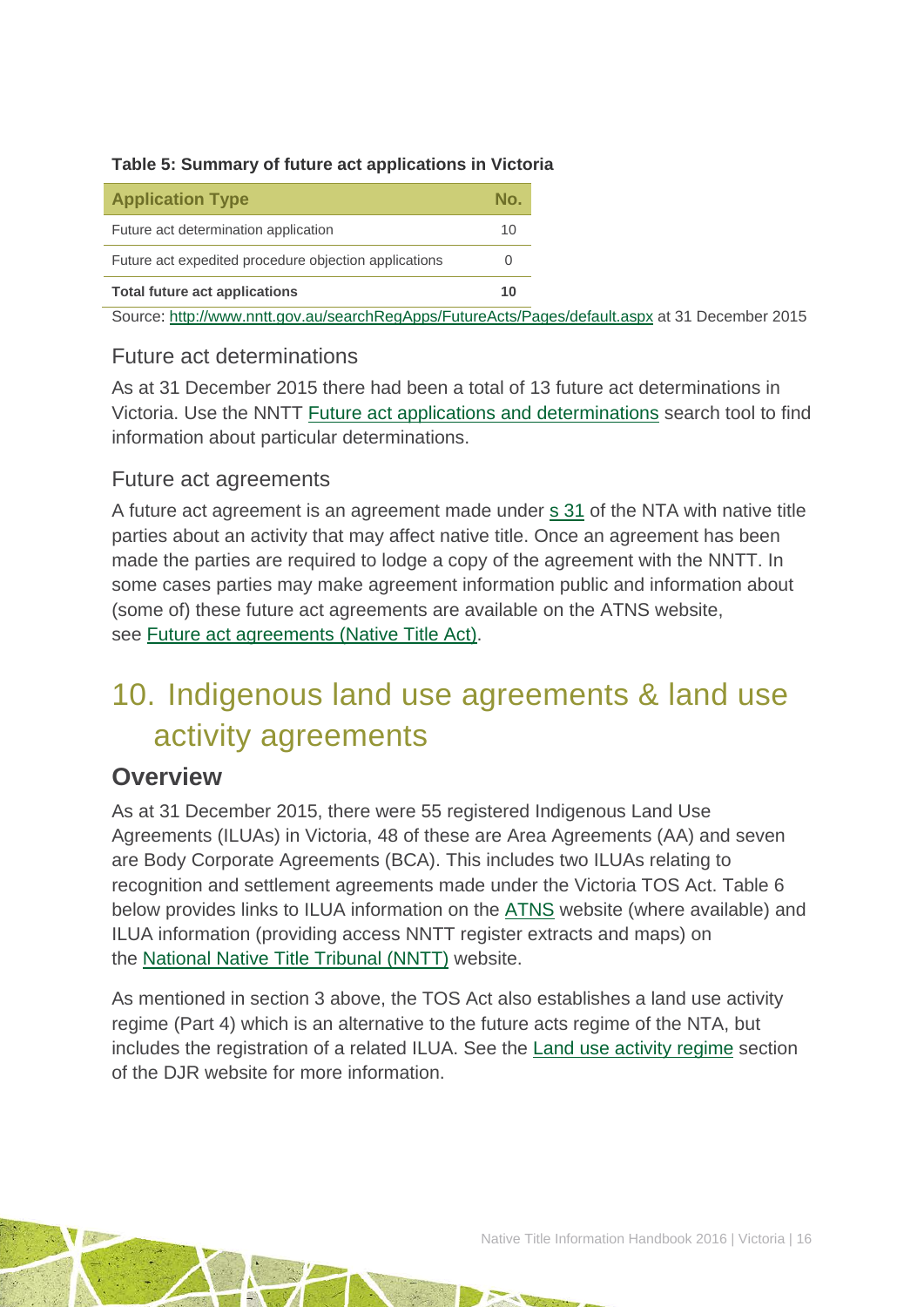#### **Table 6: Registered Indigenous land use agreements in Victoria**

| <b>Name (ATNS hyperlink)</b>                                                           | File no.<br>(NNTT<br>hyperlink) | <b>Date</b> | <b>Type</b> | <b>Subject</b>                         |
|----------------------------------------------------------------------------------------|---------------------------------|-------------|-------------|----------------------------------------|
| Gunditjmara - SEAGAS Port Campbell<br><b>VIC to Torrens Island SA Pipeline ILUA</b>    | VI2015/002                      | 25/08/2015  | <b>BCA</b>  | Pipeline, Development,<br>Gas          |
| Hazelwood, Crown Allotment 2037<br><b>ILUA</b>                                         | VI2013/011                      | 02/07/2014  | BCA         | Extinguishment                         |
| Dja Dja Wurrung and Chewton Dingo<br><b>Conservation Centre ILUA</b>                   | VI2013/010                      | 28/03/2014  | AA          | Development, Community                 |
| Dia Dia Wurrung and Excalibur Mining<br><b>ILUA</b>                                    | VI2013/009                      | 14/03/2014  | AA          | Mining, Exploration                    |
| Dja Dja Wurrung and John Styles<br><b>Indigenous Land Use Agreement</b><br>(ILUA)      | VI2013/007                      | 05/12/2013  | AA          | Extinguishment, Not<br>specified       |
| Gunaikurnai and Icon Energy<br><b>Indigenous Land Use Agreement</b><br>(ILUA)          | VI2013/008                      | 01/11/2013  | BCA         | Exploration, Petroleum                 |
| Dja Dja Wurrung Settlement<br><b>Agreement Indigenous Land Use</b><br>Agreement (ILUA) | VI2013/002                      | 24/10/2013  | AA          | Government, Native Title<br>Settlement |
| Dja Dja Wurrung and Chum Street Car<br>Park Sale ILUA                                  | VI2013/005                      | 16/10/2013  | AA          | Development,<br>Commercial             |
| Dja Dja Wurrung and Dusan Gorjance<br>for PL1008 ILUA                                  | VI2013/003                      | 16/10/2013  | AA          | Exploration, Mining                    |
| GunaiKurnai and Mt Hotham Alpine<br>Resort                                             | VI2013/004                      | 12/08/2013  | <b>BCA</b>  | Infrastructure,<br>Development         |
| Dja Dja Wurrung and Fiddlers Creek<br><b>Gold Mining Company</b>                       | VI2013/001                      | 04/07/2013  | AA          | Mining                                 |
| Dja Dja Wurrung People and Ironbark<br><b>Mining ILUA</b>                              | VI2012/005                      | 22/02/2013  | AA          | Mining Exploration                     |
| Dia Dia Wurrung and Fiddlers Creek<br><b>Gold Mining Company ILUA</b>                  | VI2012/003                      | 07/01/2013  | AA          | Exploration                            |
| Dja Dja Wurrung Peoples and Maldon<br>Resources ILUA                                   | VI2012/004                      | 07/01/2013  | AA          | Mining, Medium mining                  |
| Dia Dia Wurrung Peoples and Hodges<br>Resources Ltd (EL4907)                           | VI2012/002                      | 07/09/2012  | AA          | Exploration                            |
| Kirrae Whurrong SEA Gas ILUA                                                           | VI2012/001                      | 13/08/2012  | AA          | Pipeline, Gas                          |
| Gunai / Kurnai - Stan Wassylko ILUA<br>for EL5229                                      | VI2011/002                      | 23/12/2011  | AA          | Exploration                            |
| <b>NGMA Regional Mining / Exploration</b><br><b>ILUA</b>                               | VI2011/001                      | 21/07/2011  | AA          | Exploration, Mining                    |

a.

Native Title Information Handbook 2016 | Victoria | 17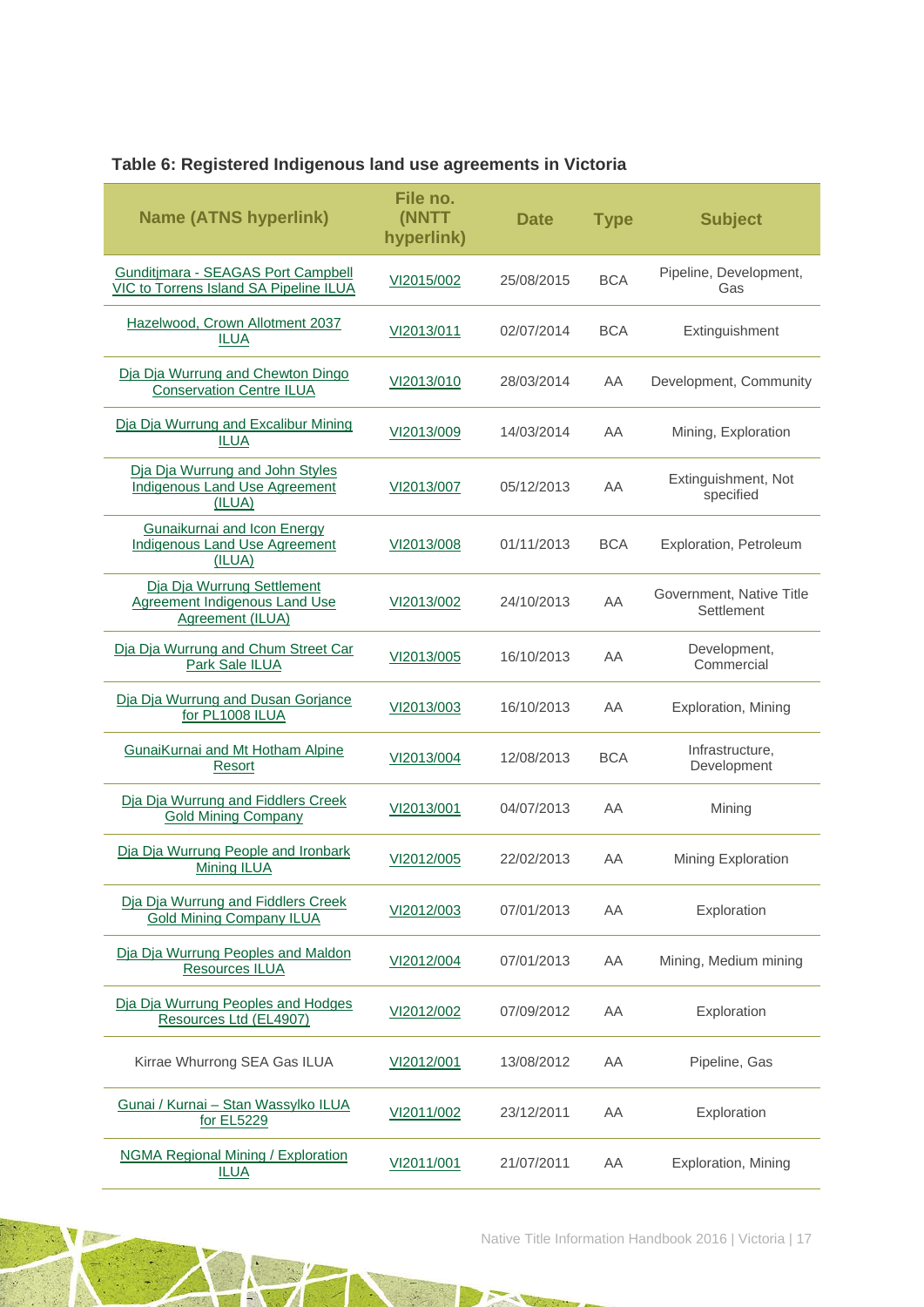| <b>Name (ATNS hyperlink)</b>                                                                             | File no.<br>(NNTT<br>hyperlink) | <b>Date</b> | <b>Type</b> | <b>Subject</b>                         |
|----------------------------------------------------------------------------------------------------------|---------------------------------|-------------|-------------|----------------------------------------|
| Dia Dia Wurrung People and Charlton<br><b>Harness Racing Club ILUA</b>                                   | VI2010/002                      | 31/03/2011  | AA          | Development,<br>Commercial             |
| Gunaikurnai Settlement ILUA                                                                              | VI2010/003                      | 08/02/2011  | <b>BCA</b>  | Government, Native Title<br>Settlement |
| Mining License 5503 (Dja Dja Wurrung<br>Peoples and Stephen P. Glasson and<br>Russell L. Sanderson) ILUA | VI2009/007                      | 27/05/2010  | AA          | Small mining, Mining                   |
| <b>Gunditj Mirring Non-Extinguishment</b><br>Principle ILUA                                              | VI2010/001                      | 30/03/2010  | <b>BCA</b>  | Government                             |
| Small Scale Regional Mining ILUA (Dja<br>Dja Wurrung and PMAV)                                           | VI2008/006                      | 22/02/2010  | AA          | Mining, Exploration                    |
| Gunai/Kurnai - Morning Star Regional<br><b>Exploration and Mining ILUA</b>                               | VI2007/005                      | 27/06/2008  | AA          | Exploration, Medium<br>mining, Mining  |
| Chum Street Car Park Project                                                                             | VI2007/002                      | 14/05/2008  | AA          | Development,<br>Commercial             |
| <b>Gunditj Mirring and State of Victoria</b>                                                             | VI2006/004                      | 31/10/2007  | <b>BCA</b>  | Government, Tenure<br>resolution       |
| Kralcopic and Dja Dja Wurrung Mining<br>License 5446                                                     | VI2005/013                      | 07/09/2007  | AA          | Mining, Small mining                   |
| Porepunkah Crown Land                                                                                    | VI2005/002                      | 19/06/2007  | AA          | Development,<br>Commercial             |
| Gournditch Mara and Essential<br>Petroleum Resources Ltd                                                 | VI2005/006                      | 30/01/2007  | AA          | Petroleum/Gas                          |
| <b>Wedderburn Mining</b>                                                                                 | VI2004/006                      | 06/11/2006  | AA          | Mining, Large mining                   |
| Victorian Mining Licence 5433                                                                            | VI2005/009                      | 06/11/2006  | AA          | Mining, Small mining                   |
| Victorian Mining Licences 5414 & 5415                                                                    | VI2005/014                      | 06/11/2006  | AA          | Mining, Small mining                   |
| Gournditch Mara & Lynch Mining -<br>Victorian Exploration Licences 4368 &<br>4369                        | VI2005/012                      | 06/10/2006  | AA          | Mining, Exploration                    |
| Mortlake Power Station Project Gas<br>Pipeline                                                           | VI2005/016                      | 27/09/2006  | AA          | Pipeline, Petroleum/Gas                |
| Taungurung - Mt Conqueror Minerals<br>Regional Exploration and Mining ILUA                               | VI2004/004                      | 05/05/2006  | AA          | Mining, Exploration                    |
| <b>Creswick Golf Course Redevelopment</b>                                                                | VI2005/007                      | 05/05/2006  | AA          | Development,<br>Commercial             |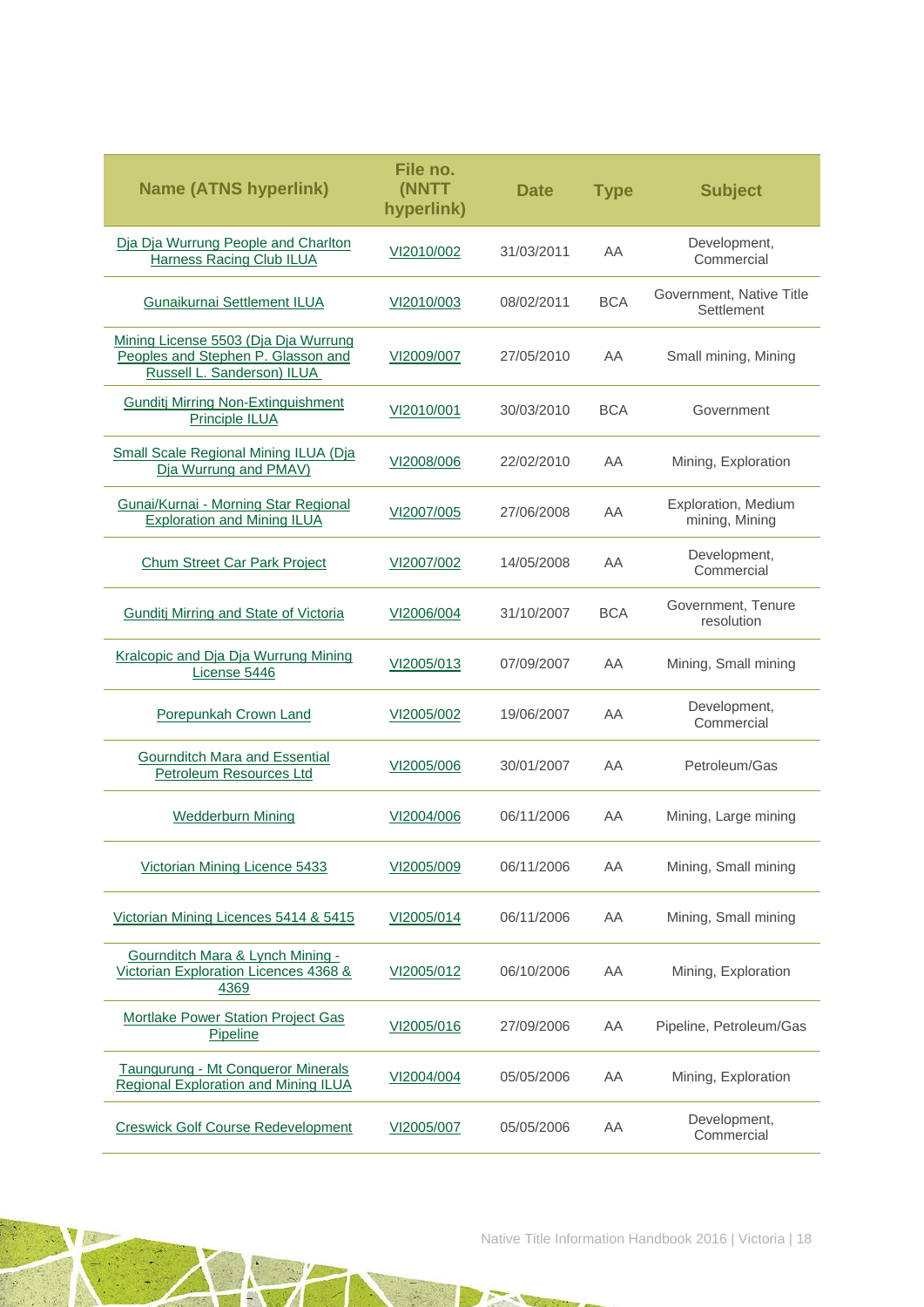| <b>Name (ATNS hyperlink)</b>                                                                   | File no.<br>(NNTT<br>hyperlink) | <b>Date</b> | <b>Type</b> | <b>Subject</b>                                             |
|------------------------------------------------------------------------------------------------|---------------------------------|-------------|-------------|------------------------------------------------------------|
| Low Impact Exploration and<br>Exploration, Dja Dja Wurrung                                     | VI2004/005                      | 05/05/2006  | AA          | Mining, Exploration                                        |
| Low Impact Exploration and<br>Exploration - Wamba Wamba, Barapa<br>Barapa, & Wadi Wadi Peoples | VI2004/010                      | 05/05/2006  | AA          | Mining, Exploration                                        |
| Victorian Mining Licence 4872                                                                  | VI2005/003                      | 28/02/2006  | AA          | Mining, Small mining                                       |
| Victorian Mining Licence 5435 Dja Dja<br><u>Wurrung</u>                                        | VI2005/004                      | 23/12/2005  | AA          | Mining, Small mining                                       |
| Wotjobaluk, Jaadwa, Jadawadjali,<br>Wergaia and Jupagulk                                       | VI2004/008                      | 11/11/2005  | AA          | Co-management,<br>Consultation protocol,<br>Extinguishment |
| <b>Mildura Marina</b>                                                                          | VI2005/001                      | 06/10/2005  | AA          | Development,<br>Commercial                                 |
| <b>Terra Firma Quarries</b>                                                                    | VI2004/003                      | 20/06/2005  | AA          | Mining, Exploration                                        |
| Victorian Exploration Licence 4503                                                             | VI2004/009                      | 22/02/2005  | AA          | Mining, Exploration                                        |
| Victoria Mining Licence 5333                                                                   | VI2004/007                      | 12/01/2005  | AA          | Mining, Small mining                                       |
| Lara to Birregurra Pipeline                                                                    | VI2001/007                      | 08/04/2004  | AA          | Pipeline                                                   |
| <b>ML5337</b>                                                                                  | VI2002/003                      | 25/03/2003  | AA          | Mining, Small mining                                       |
| ML5285                                                                                         | VI2002/005                      | 14/03/2003  | AA          | Mining, Small mining                                       |
| ML5330                                                                                         | VI2002/004                      | 14/03/2003  | AA          | Mining, Small mining                                       |
| Carapooee West Dam                                                                             | VI2002/002                      | 24/09/2002  | AA          | Development,<br>Commercial                                 |
| Birregurra - Paaratte Pipeline                                                                 | VI2001/002                      | 25/01/2002  | AA          | Pipeline                                                   |
| Blairgowrie                                                                                    | VIA2000/004                     | 21/12/2001  | AA          | Development, Community                                     |
| <b>Dunolly Vineyard</b>                                                                        | VIA2001/001                     | 17/08/2001  | AA          | Development,<br>Commercial                                 |
| <b>Bryant</b>                                                                                  | VIA2000/003                     | 28/03/2001  | AA          | Extinguishment,<br>Infrastructure, Public                  |

PN BOT

A

 $\tau_{\rm ext}$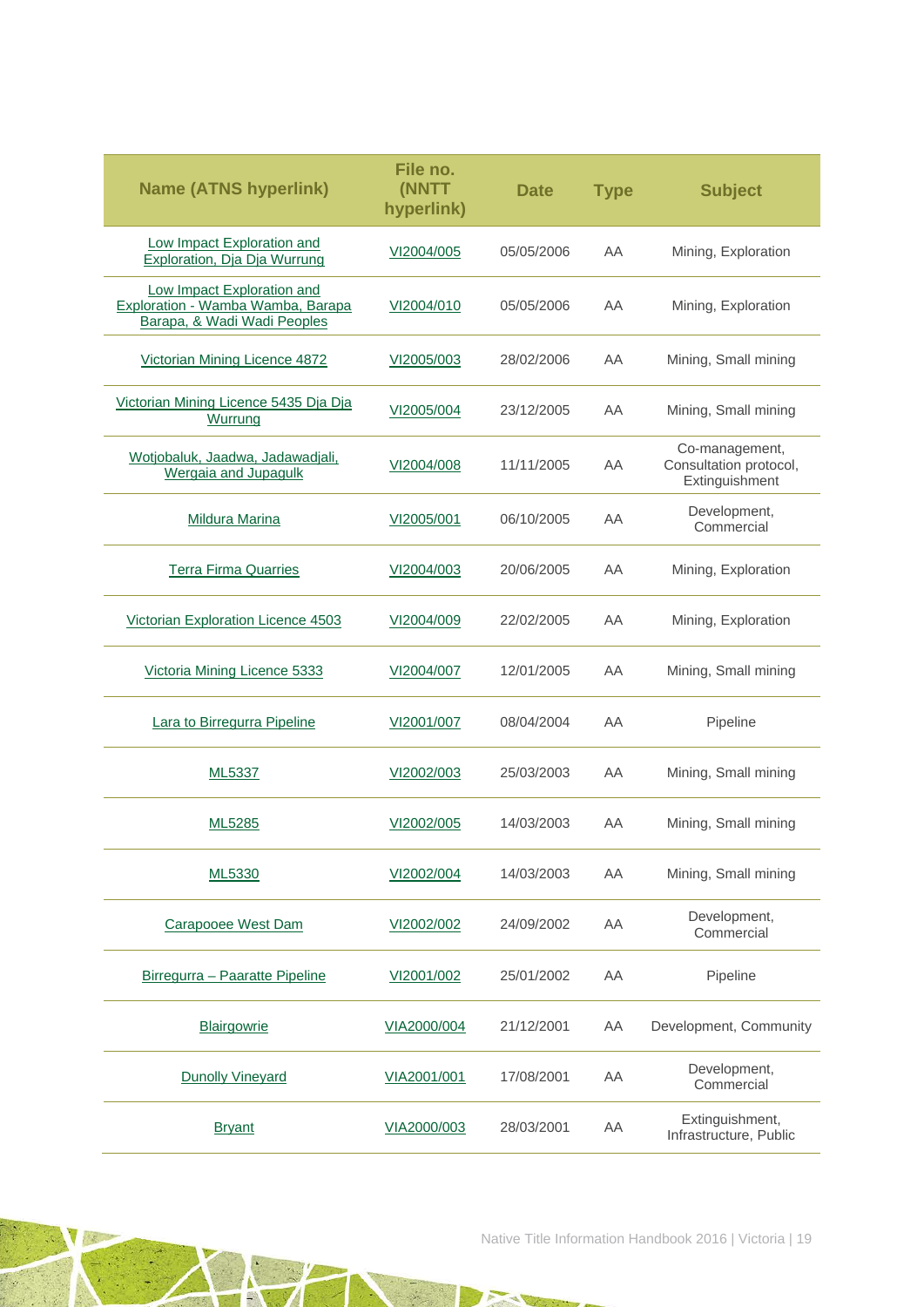| <b>Name (ATNS hyperlink)</b> | File no.<br>(NNTT<br>hyperlink) | <b>Date</b> | <b>Type</b> | <b>Subject</b>                            |
|------------------------------|---------------------------------|-------------|-------------|-------------------------------------------|
| <b>Birchip Hospital ILUA</b> | VIA2000/002                     | 28/03/2001  | AA          | Extinguishment,<br>Infrastructure, Public |
| <b>BHPP - Minerva</b>        | VIA1999/001                     | 18/11/1999  | AA          | Pipeline, Petroleum/Gas                   |

Sources: [http://www.nntt.gov.au/searchRegApps/NativeTitleRegisters/Pages/Search-Register-of-](http://www.nntt.gov.au/searchRegApps/NativeTitleRegisters/Pages/Search-Register-of-Indigenous-Land-Use-Agreements.aspx)[Indigenous-Land-Use-Agreements.aspx](http://www.nntt.gov.au/searchRegApps/NativeTitleRegisters/Pages/Search-Register-of-Indigenous-Land-Use-Agreements.aspx) at 30 November 2015

For up to date ILUA information use the [Register of Indigenous land use agreements](http://www.nntt.gov.au/searchRegApps/NativeTitleRegisters/Pages/Search-Register-of-Indigenous-Land-Use-Agreements.aspx) search tool on the NNTT website. The [NTRU](http://aiatsis.gov.au/research/research-themes/native-title) also provides information about ILUAs in its monthly ['What's New'](http://aiatsis.gov.au/research/research-themes/native-title/publications/whats-new) service.

#### ILUA map

The NNTT [Indigenous Land Use Agreements Map \(PDF 2.02MB\)](http://www.nntt.gov.au/Maps/ILUAs_map.pdf) shows the external boundaries of registered ILUAs (area agreements and body corporate agreements) as well as ILUAs in notification but not yet registered. It also includes a summary table of the area and proportion of land covered by ILUAs in each jurisdiction.

#### Land use activity agreements

As at 31 December 2015 there was 1 land use activity agreement (LUAA) in Victoria, see Table 7 below. For up to date LUAA information see the [Register of Land Use](http://www.justice.vic.gov.au/home/your+rights/native+title/register+of+land+use+activity+agreements)  [Activity Agreements](http://www.justice.vic.gov.au/home/your+rights/native+title/register+of+land+use+activity+agreements) on the DJR website.

#### **Table 7: Victorian land use activity agreements**

| Name (DoJ&R hyperlink)                      | <b>Date</b>                          |  |  |  |
|---------------------------------------------|--------------------------------------|--|--|--|
| Dia Dia Wurrung Land Use Activity Agreement | 28/03/2013<br>(commenced 25/10/2013) |  |  |  |

Source:<http://www.justice.vic.gov.au/home/your+rights/native+title/traditional+owner+settlement+act> at 31 December 2015

#### More information

For more information about ILUAs see the ILUA section of the [National Native Title](http://aiatsis.gov.au/publications/products/native-title-information-handbooks)  [Information Handbook](http://aiatsis.gov.au/publications/products/native-title-information-handbooks) and the [ILUA section](http://www.nntt.gov.au/ILUAs/Pages/default.aspx) of the NNTT website. The Productivity Commission's [Overcoming Indigenous Disadvantage: Key Indicators 2014](http://www.pc.gov.au/research/recurring/overcoming-indigenous-disadvantage/key-indicators-2014) report (using data provided by the NNTT) includes information about the total area of registered ILUAs (as at 30 June for 2004-2013), see [Chapter 9 \(PDF](http://www.pc.gov.au/research/recurring/overcoming-indigenous-disadvantage/key-indicators-2014/09-key-indicators-2014-chapter9.pdf) 5.5MB) (section 9.2 and Table 9A.2.5).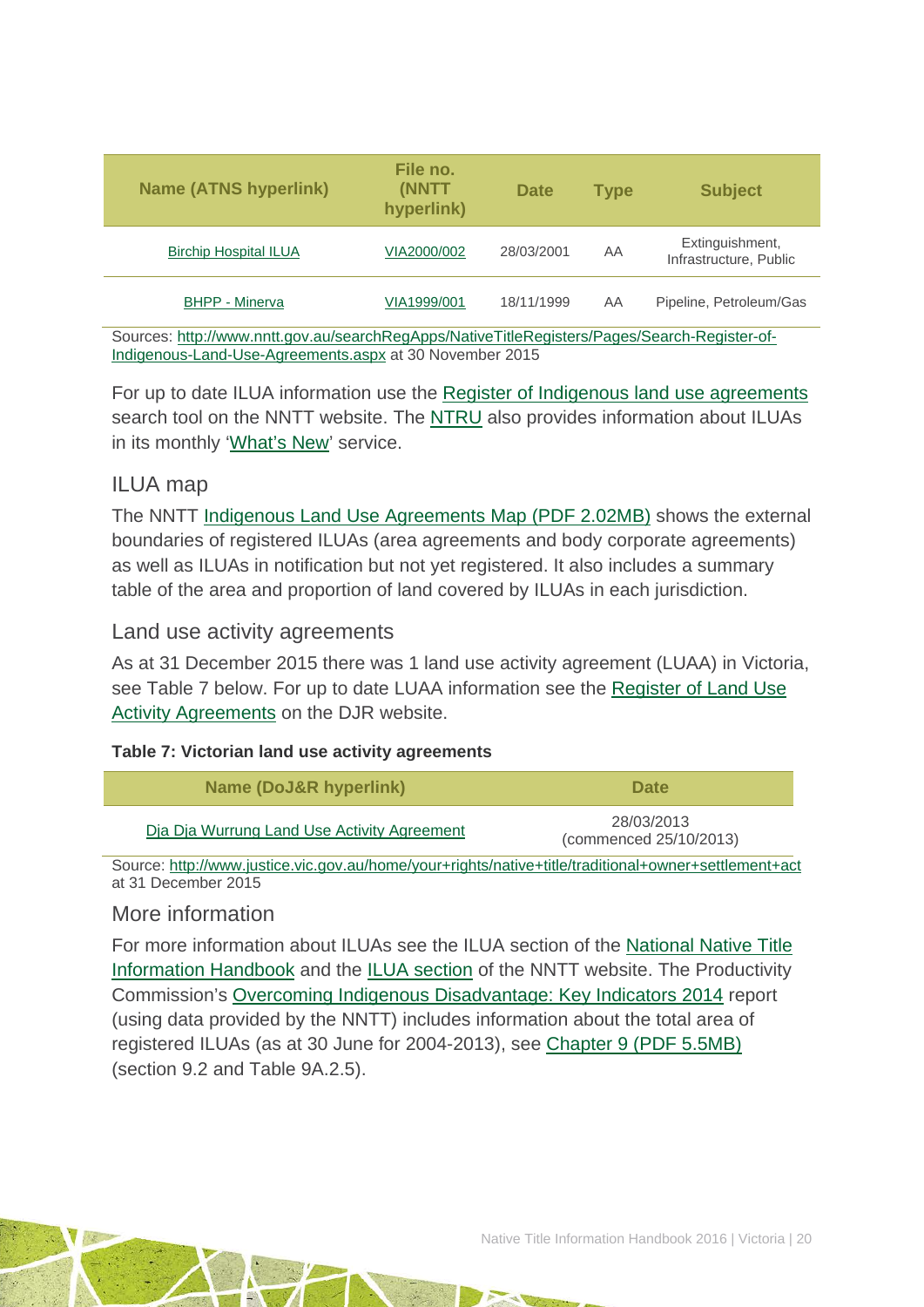## <span id="page-21-0"></span>11. Cultural heritage

### **Overview**

The *[Aboriginal Heritage Act 2006](http://www.austlii.edu.au/au/legis/vic/consol_act/aha2006164/)* (Vic) (AHA) together with the *[Aboriginal Heritage](http://www5.austlii.edu.au/au/legis/vic/consol_reg/ahr2007273/)  [Regulations 2007](http://www5.austlii.edu.au/au/legis/vic/consol_reg/ahr2007273/)* (Vic) established a new regime for the protection and management of Aboriginal cultural heritage in Victoria. Section 193 of the AHA required the Minister for Aboriginal Affairs to review the Act's 'efficacy and efficiency' by 28 May 2012. This review was completed in 2012 and looked at the operation of all parts of the AHA and related regulations. In parallel to this review, the Victorian Parliament conducted an [Inquiry into the establishment and effectiveness of Registered](http://www.parliament.vic.gov.au/enrc/article/1420)  [Aboriginal Parties.](http://www.parliament.vic.gov.au/enrc/article/1420) Issues raised during the review and inquiry process were subsequently addressed through the release of an exposure draft of the [Aboriginal](http://www.dpc.vic.gov.au/images/documents/Aboriginal_Affairs/Aboriginal_Heritage_Amendment_Bill_Exposure_Draft.pdf)  [Heritage Amendment Bill 2014 \(Vic\) \(PDF 772KB\).](http://www.dpc.vic.gov.au/images/documents/Aboriginal_Affairs/Aboriginal_Heritage_Amendment_Bill_Exposure_Draft.pdf) In response to the review, the Inquiry and public consultation, the [Aboriginal Heritage Amendment Bill 2015](http://www.legislation.vic.gov.au/domino/Web_Notes/LDMS/PubPDocs.nsf/ee665e366dcb6cb0ca256da400837f6b/AFBEA6037F5C48C0CA257EF9007BB4B7/$FILE/581069bi1.pdf) was introduced to Parliament and read for a [second time](http://hansard.parliament.vic.gov.au/search/?LDMS=Y&IW_FIELD_ADVANCE_PHRASE=be+now+read+a+second+time&IW_FIELD_IN_SpeechTitle=Aboriginal+Heritage+Amendment+Bill+2015&IW_FIELD_IN_HOUSENAME=ASSEMBLY&IW_FIELD_IN_ACTIVITYTYPE=Second+Reading&IW_FIELD_IN_SittingYear=2015&IW_DATABASE=*) in November 2015. Refer to the [Office of Aboriginal Affairs Victoria](http://www.dpc.vic.gov.au/index.php/aboriginal-affairs/about-the-office-of-aboriginal-affairs-victoria) (OAAV) website for updates.

#### Legislation

#### *Aboriginal Heritage Act 2006* **(Vic)**

The *[Aboriginal Heritage Act 2006](http://www.austlii.edu.au/au/legis/vic/consol_act/aha2006164/)* (Vic) (AHA) together with the [Aboriginal Heritage](http://www5.austlii.edu.au/au/legis/vic/consol_reg/ahr2007273/)  [Regulations 2007](http://www5.austlii.edu.au/au/legis/vic/consol_reg/ahr2007273/) (Vic) provides for the protection and management of Victoria's Aboriginal heritage. The AHA is administered by the [OAAV](http://www.dpc.vic.gov.au/index.php/aboriginal-affairs/aboriginal-affairs-overview) within the Department of Premier & Cabinet. Key features of the AHA include:

- o The establishment of a [Victorian Aboriginal Heritage Council.](http://www.dpc.vic.gov.au/index.php/aboriginal-affairs/victorian-aboriginal-heritage-council)
- o The introduction and management of a system of [Registered Aboriginal Parties](http://www.dpc.vic.gov.au/index.php/aboriginal-affairs/registered-aboriginal-parties) to enable Aboriginal groups with connections to country to be involved in cultural heritage decision making.
- **o** The introduction of [Cultural Heritage Management Plans](http://www.dpc.vic.gov.au/index.php/aboriginal-affairs/aboriginal-cultural-heritage/cultural-heritage-management-plans) and Cultural Heritage Permit processes to protect and manage Aboriginal cultural heritage within the context of development.
- **o** A system of [Cultural Heritage Agreements](http://www.dpc.vic.gov.au/index.php/aboriginal-affairs/aboriginal-cultural-heritage/aboriginal-heritage-act-2006/cultural-heritage-agreements) to support the development of partnerships around the protection and management of Aboriginal cultural heritage.
- o Strengthened provisions relating to enforcement of the AHA including [Aboriginal Heritage Protection Declarations](http://www.dpc.vic.gov.au/index.php/aboriginal-affairs/aboriginal-cultural-heritage/aboriginal-heritage-act-2006/aboriginal-heritage-protection-declarations) and stop orders.
- **o** Clearer powers for Inspectors and increased fees and charges for breaches of the AHA.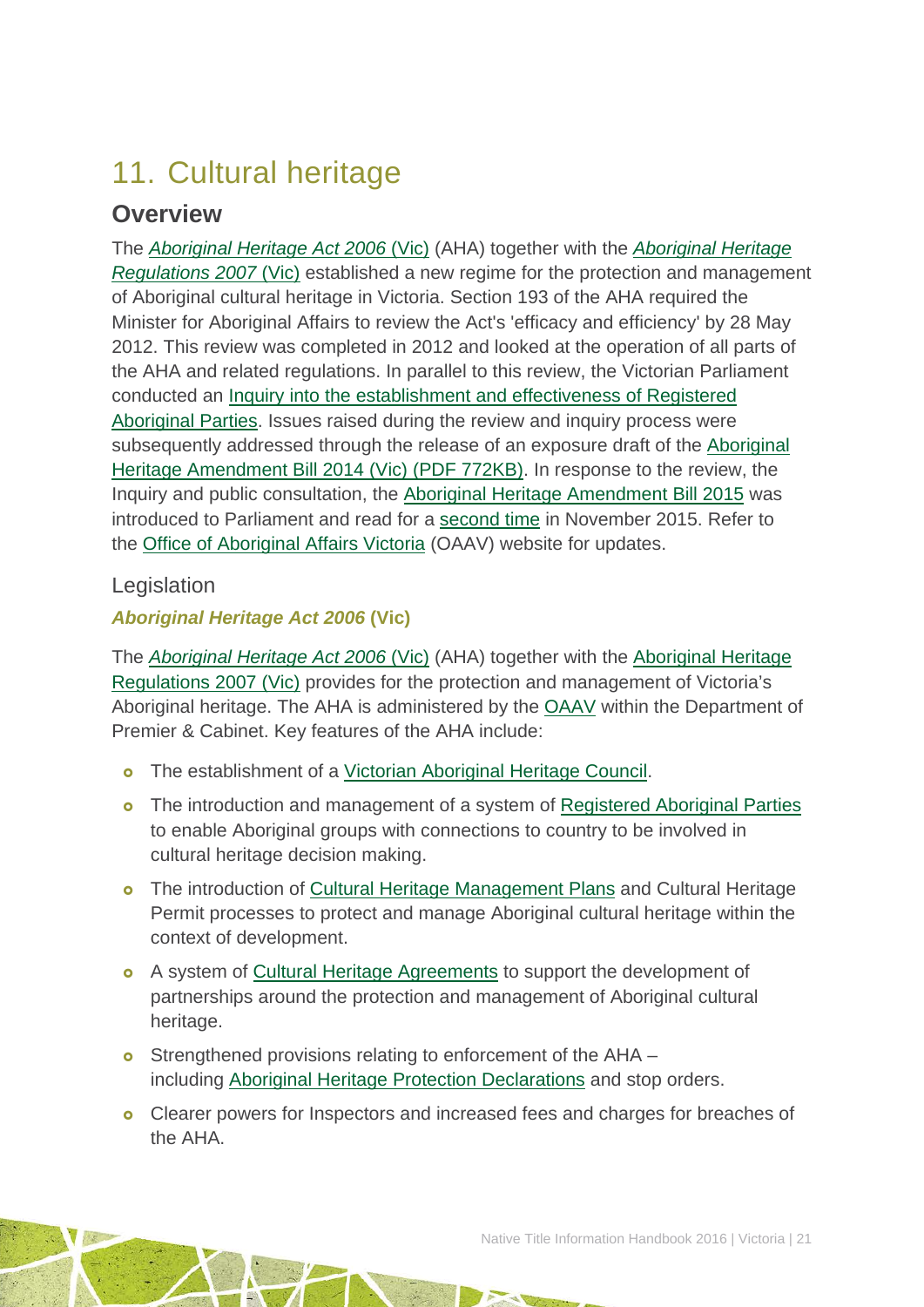The Act also has processes for dispute resolution, including the review of certain decisions through the Victorian Civil and Administrative Tribunal (VCAT). See the [Aboriginal cultural heritage](http://www.dpc.vic.gov.au/index.php/aboriginal-affairs/aboriginal-cultural-heritage/review-of-the-aboriginal-heritage-act-2006/aboriginal-heritage-amendment-bill-2014--exposure-draft) section of the [OAAV](http://www.dpc.vic.gov.au/index.php/aboriginal-affairs/aboriginal-affairs-overview) website for more information.

#### *Aboriginal Heritage Amendment Bill 2015* **(Vic)**

In 2014 the OAAV released the [Draft Aboriginal Heritage Amendment Bill 2014 \(PDF](http://www.dpc.vic.gov.au/images/documents/Aboriginal_Affairs/Aboriginal_Heritage_Amendment_Bill_Exposure_Draft.pdf)  [772KB\).](http://www.dpc.vic.gov.au/images/documents/Aboriginal_Affairs/Aboriginal_Heritage_Amendment_Bill_Exposure_Draft.pdf) Go to the [Aboriginal Heritage Amendment Bill 2014](http://www.dpc.vic.gov.au/index.php/aboriginal-affairs/aboriginal-cultural-heritage/review-of-the-aboriginal-heritage-act-2006/aboriginal-heritage-amendment-bill-2014--exposure-draft) section of the OAAV website for more information and to read the submissions received during the eight week consultation period, which closed on 2 October 2014. The final version of the bill was introduced to the Victorian parliament on 10 November 2015, and read for a [second time](http://hansard.parliament.vic.gov.au/search/?LDMS=Y&IW_FIELD_ADVANCE_PHRASE=be+now+read+a+second+time&IW_FIELD_IN_SpeechTitle=Aboriginal+Heritage+Amendment+Bill+2015&IW_FIELD_IN_HOUSENAME=ASSEMBLY&IW_FIELD_IN_ACTIVITYTYPE=Second+Reading&IW_FIELD_IN_SittingYear=2015&IW_DATABASE=*) on 11 November 2015. In January 2016, the passage of the bill was still in progress.

### Cultural heritage related reviews and inquiries

#### **Review of the** *Aboriginal Heritage Act 2006*

A review of the *Aboriginal [Heritage Act 2006](http://www.austlii.edu.au/au/legis/vic/consol_act/aha2006164/)* (Vic) was completed in 2012. Information about the review process and relevant documents including submissions, a report by PricewaterhouseCoopers on the social and economic impacts of the Act, the final report and the Victorian Government's response are available on the [Review of the Aboriginal Heritage Act 2006](http://www.dpc.vic.gov.au/index.php/aboriginal-affairs/aboriginal-cultural-heritage/review-of-the-aboriginal-heritage-act-2006) section of the OAAV website.

#### **Parliamentary Inquiry into Registered Aboriginal Parties (RAPs)**

In 2011 the Victorian Parliament's [Environment and Natural Resources Committee](http://www.parliament.vic.gov.au/enrc) (ENRC) commenced an [Inquiry into the establishment and effectiveness of](http://www.parliament.vic.gov.au/enrc/inquiry/294)  [Registered Aboriginal Parties.](http://www.parliament.vic.gov.au/enrc/inquiry/294) The ENRC inquiry report was tabled in the Victorian Parliament in November 2012. Copies of inquiry submissions, transcripts, the final report and the Victorian Government's response are available on the Victorian Parliament website: [Inquiry into the establishment and effectiveness of Registered](http://www.parliament.vic.gov.au/enrc/inquiry/294)  [Aboriginal Parties](http://www.parliament.vic.gov.au/enrc/inquiry/294) .

#### More information

The [NTRU](http://aiatsis.gov.au/research/research-themes/native-title) has compiled a [Native title and Indigenous cultural heritage bibliography](http://aiatsis.gov.au/publications/products/native-title-and-indigenous-cultural-heritage-management-bibliography)  [\(PDF 772kB\),](http://aiatsis.gov.au/publications/products/native-title-and-indigenous-cultural-heritage-management-bibliography) as part of its [Native title and cultural heritage research project.](http://aiatsis.gov.au/research-and-guides/native-title-and-cultural-heritage) See the NTRU website for more information about Indigenous heritage protection in Australia including links to relevant publications.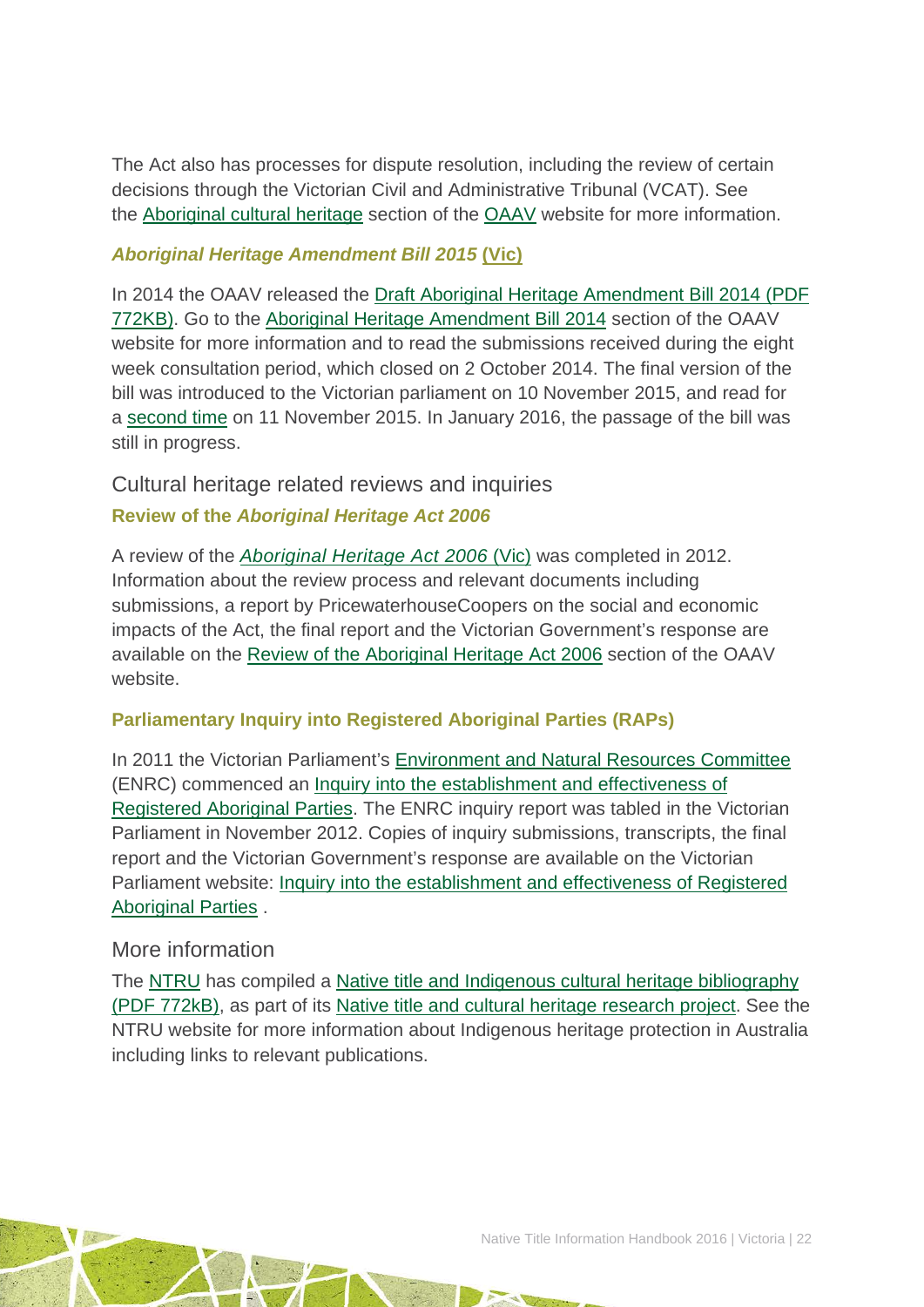## <span id="page-23-0"></span>12. Land rights

### **Overview**

Victoria does not have a land claims regime, however several parcels of land have been granted to certain Aboriginal trusts or organisations. These land grants have been made under both Victorian and Commonwealth legislation. The Victorian Government requested the Commonwealth to legislate on its behalf to vest the lands at Lake Condah and Framlingham Forest to their traditional Aboriginal owners. The *[Aboriginal Land \(Lake Condah and Framlingham Forest\) Act 1987](http://www.austlii.edu.au/au/legis/cth/num_act/alcaffa1987374/)* (Cth) (AL(LCFF) Act) was made under the Commonwealth's races and acquisitions powers in the [Constitution](http://www.aph.gov.au/About_Parliament/Senate/Powers_practice_n_procedures/Constitution) (ss 51(xxvi) and 51(xxxi)). The Victorian Acts are administered by the [Office of Aboriginal Affairs Victoria](http://www.dpc.vic.gov.au/index.php/aboriginal-affairs/aboriginal-affairs-overview) within the Victorian [Department of Premier and Cabinet.](http://www.dpc.vic.gov.au/) The Commonwealth Act is administered by the [Department of Prime Minister and Cabinet](http://www.dpmc.gov.au/) (as at 23 December 2014: Administrative Arrangements Order).

The *[Traditional Owner Settlement](http://www.austlii.edu.au/au/legis/vic/consol_act/tosa2010326/) Act 2010* (Vic) includes provision for the grant of land in freehold title to a traditional owner group entity (ss. 14-15). Two cultural properties, Carisbrook and Franklinford, were transferred in conditional freehold to the Dja Dja Wurrung Clans Aboriginal Corporation in October 2014 (approximately 55 hectares). The condition is that land be held on trust by the traditional owner group entity for the traditional owner group (s 15(c)). The Gunditjmara traditional owner group is also in the process of concluding negotiations towards a Land Agreement.

### Legislation

#### *Aboriginal Land Act 1970* **(Vic)**

The *[Aboriginal Land Act 1970](http://www.austlii.edu.au/au/legis/vic/consol_act/ala1970144/)* (Vic) provides for land that had been reserved for the use of Aboriginal people at Framlingham and Lake Tyers to be vested in fee simple in the [Framlingham Aboriginal Trust](http://www.atns.net.au/agreement.asp?SubcategoryID=136&EntityID=879) and the [Lake Tyers Aboriginal Trust](http://www.atns.net.au/agreement.asp?SubcategoryID=136&EntityID=3464) respectively as of 24 July 1971. The Act was reviewed and amended in 2013 when the Victorian Parliament passed the [Aboriginal Lands Amendment Bill 2013.](http://www.austlii.edu.au/au/legis/vic/bill/alab2013234/) The main changes to the Act included the ability to enter into leases for longer than 21 years; extension of the provision to appoint an administrator in the event of governance failure to include Framlingham Aboriginal Trust; a new provision for a Board of persons to act as administrator, and strengthened reporting requirements on finances and the social and economic wellbeing of the Trust's resident communities.

#### *Aboriginal Lands (Aborigines Advancement League) (Watt Street Northcote) Act 1982* **(Vic)**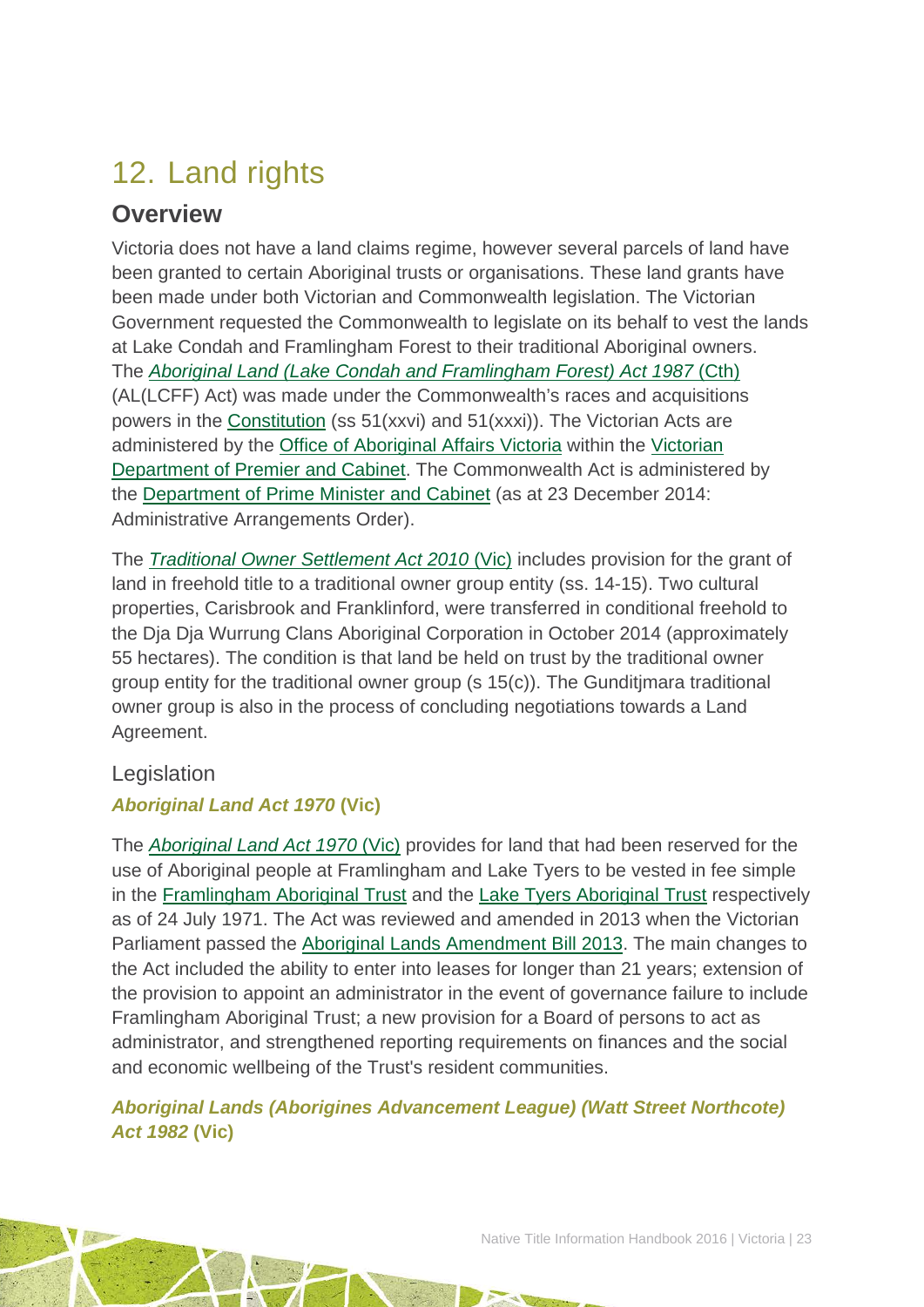The *[Aboriginal Lands \(Aborigines Advancement League\) \(Watt Street Northcote\) Act](http://www.austlii.edu.au/au/legis/vic/consol_act/alalsna1982619/) [1982](http://www.austlii.edu.au/au/legis/vic/consol_act/alalsna1982619/)* (Vic) granted land in Watt Street Northcote to the Trustees of the [Aborigines'](http://www.atns.net.au/agreement.asp?EntityID=1028)  [Advancement League](http://www.atns.net.au/agreement.asp?EntityID=1028) (Victoria). The Crown grant was conditional on the land continuing to operate as an Aboriginal Community Centre.

#### *Aboriginal Land (Lake Condah and Framlingham Forest) Act 1987* **(Cth)**

The preamble to the *[Aboriginal Land \(Lake Condah and Framlingham Forest\) Act](http://www.austlii.edu.au/au/legis/cth/num_act/alcaffa1987374/)  [1987](http://www.austlii.edu.au/au/legis/cth/num_act/alcaffa1987374/)* [\(Cth\)](http://www.austlii.edu.au/au/legis/cth/consol_act/alcaffa1987374/) (AL(LCFF) Act) acknowledges the prior ownership of the land by the Kerrup-Jmara and Kirrae Whurrong clans and recognised that their rights to traditional title had never been extinguished and that the land had been taken without compensation being granted. The preamble to the AL(LCFF) Act is, however, subject to a condition that the Commonwealth does not acknowledge these matters.

As of 1 July 1987, the freehold title to the land was vested in the [Kerrup-Jmara](http://www.atns.net.au/agreement.asp?EntityID=3459)  [Elders Aboriginal Corporation](http://www.atns.net.au/agreement.asp?EntityID=3459) at Lake Condah (53 hectares) and the [Kirrae](http://www.atns.net.au/agreement.asp?EntityID=2487)  [Whurrong Aboriginal Corporation](http://www.atns.net.au/agreement.asp?EntityID=2487) at Framlingham Forest (1,130 hectares). These corporations have full management, control and enjoyment of the land granted to them. The corporations make by-laws with respect to certain matters, including management, access, conservation, fire protection, development and use of the land.

#### *Aboriginal Land (Northcote Land) Act 1989* **(Vic)**

The *[Aboriginal Land \(Northcote Land\) Act](http://www.austlii.edu.au/au/legis/vic/consol_act/alla1989262/) 1989* (Vic) provides for the grant of land which is adjacent to the land reserved under the *[Aboriginal Lands \(Aborigines](http://www.austlii.edu.au/au/legis/vic/consol_act/alalsna1982619/)  [Advancement League\) \(Watt Street Northcote\) Act 1982](http://www.austlii.edu.au/au/legis/vic/consol_act/alalsna1982619/)* (Vic) (see above) to be vested in the [Aborigines' Advancement League](http://www.atns.net.au/agreement.asp?EntityID=1028) (Victoria). The land was granted in freehold, subject to the condition that it continues to be used for Aboriginal cultural and recreational purposes.

#### *Aboriginal Lands Act 1991* **(Vic)**

The *[Aboriginal Lands Act 1991](http://www.austlii.edu.au/au/legis/vic/consol_act/ala1991144/)* (Vic) aims to grant specific areas of land to certain Aboriginal bodies in the interests of the Aboriginal people of Victoria. The lands granted under this Act are the Coranderrk Mission (near Healesville), Ebenezer Mission (near Dimboola), and Ramahyuk Mission (near Stratford). These areas have been reserved, respectively, for the protection of Aboriginal graves, the conservation of an area of historic interest and for the use of Aboriginal people for cultural purposes.

#### *Aboriginal Land (Manatunga Land) Act 1992* **(Vic)**

The *[Aboriginal Land \(Manatunga Land\) Act 1992](http://www.austlii.edu.au/au/legis/vic/hist_act/alla1992236.pdf)* (Vic) (AL(ML) Act) grants a specific area of land near the township of Robinvale in the north west of Victoria, to

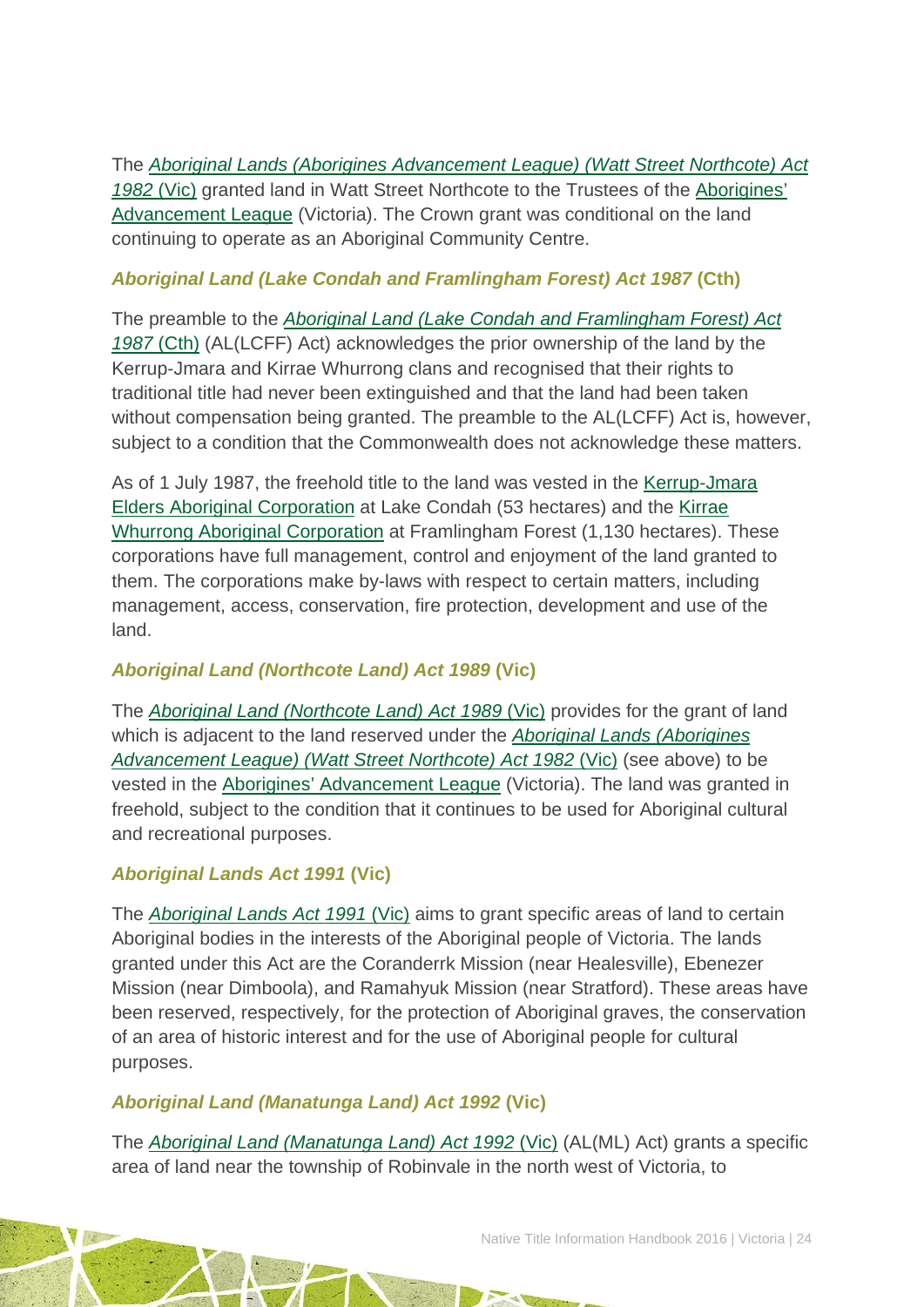the [Murray Valley Aboriginal Cooperative Limited.](http://www.atns.net.au/agreement.asp?EntityID=3457) Under the AL(ML) Act the land is granted in fee simple, subject to the proviso that the land be used for Aboriginal cultural purposes*.*

#### Indigenous owned or controlled land in Victoria

Information about Indigenous owned or controlled land is compiled by the Productivity Commission as part of its [Overcoming Indigenous Disadvantage](http://www.pc.gov.au/research/recurring/overcoming-indigenous-disadvantage) reports. The most recent report, [Overcoming Indigenous Disadvantage: Key Indicators 2014,](http://www.pc.gov.au/research/recurring/overcoming-indigenous-disadvantage/key-indicators-2014) was released on 19 November 2014. [Chapter 9](http://www.pc.gov.au/research/ongoing/overcoming-indigenous-disadvantage/key-indicators-2014/09-key-indicators-2014-chapter9.pdf) (section 9.2 and Table 9A.2.1) of this report provides information about: Indigenous owned or controlled land (which includes Indigenous owned or controlled land that is freehold, leasehold, crown, license, Aboriginal Deed of Grant in Trust or not stated tenure). Table 8 below provides a summary of Indigenous owned or controlled land in Victoria.

| <b>Land tenure type</b>                                        | <b>Unit</b>     | <b>Total</b> |
|----------------------------------------------------------------|-----------------|--------------|
| Freehold (alienable)                                           | km <sup>2</sup> | 53.8         |
| Leasehold (Crown Lease)                                        | km <sup>2</sup> | ٠            |
| Leasehold (other than Crown Lease)                             | km <sup>2</sup> | ٠            |
| License                                                        | km <sup>2</sup> |              |
| Tenure not stated                                              | km <sup>2</sup> | 51.9         |
| <b>Total Indigenous land</b>                                   | km <sup>2</sup> | 105.7        |
| Proportion of national total of Indigenous land                | $\%$            |              |
| Total land area of Victoria (b)                                | km <sup>2</sup> | 227,416.0    |
| Indigenous land as a proportion of total land area of Victoria | $\%$            | 0.1          |
| Number of land parcels (c)                                     | no.             | 477          |

#### **Table 8: Estimated Indigenous owned or controlled land in Victoria (ILC data at 30 April 2014) (a)**

 $(a)$  The ILC makes no warranties as to the currency or accuracy of this information. Non-ILC land information data date - 2000.

(b) Total land area figures based on GeoScience Australia's published "Area of Australia - States and<br>Territories" data as calculated from GeoScience Australia's GEODATA Coast 100K 2004 product.

Parcels are individual geographic features rather than legal entities. That is, a legal parcel may be dissected into two or more parcels by, for example, a road, and are represented in these data as two parcels while being only a single legal land entity.<br>Nil or rounded to zero.

Source: [http://www.pc.gov.au/research/ongoing/overcoming-indigenous-disadvantage/key-indicators-](http://www.pc.gov.au/research/ongoing/overcoming-indigenous-disadvantage/key-indicators-2014/09-key-indicators-2014-chapter9.pdf)[2014/09-key-indicators-2014-chapter9.pdf](http://www.pc.gov.au/research/ongoing/overcoming-indigenous-disadvantage/key-indicators-2014/09-key-indicators-2014-chapter9.pdf) Table 9A.2.1 Estimated Indigenous owned or controlled land by State/Territory, 2014 Indigenous Land Corporation 2014 (unpublished). See Chapter 9 and related attachment tables.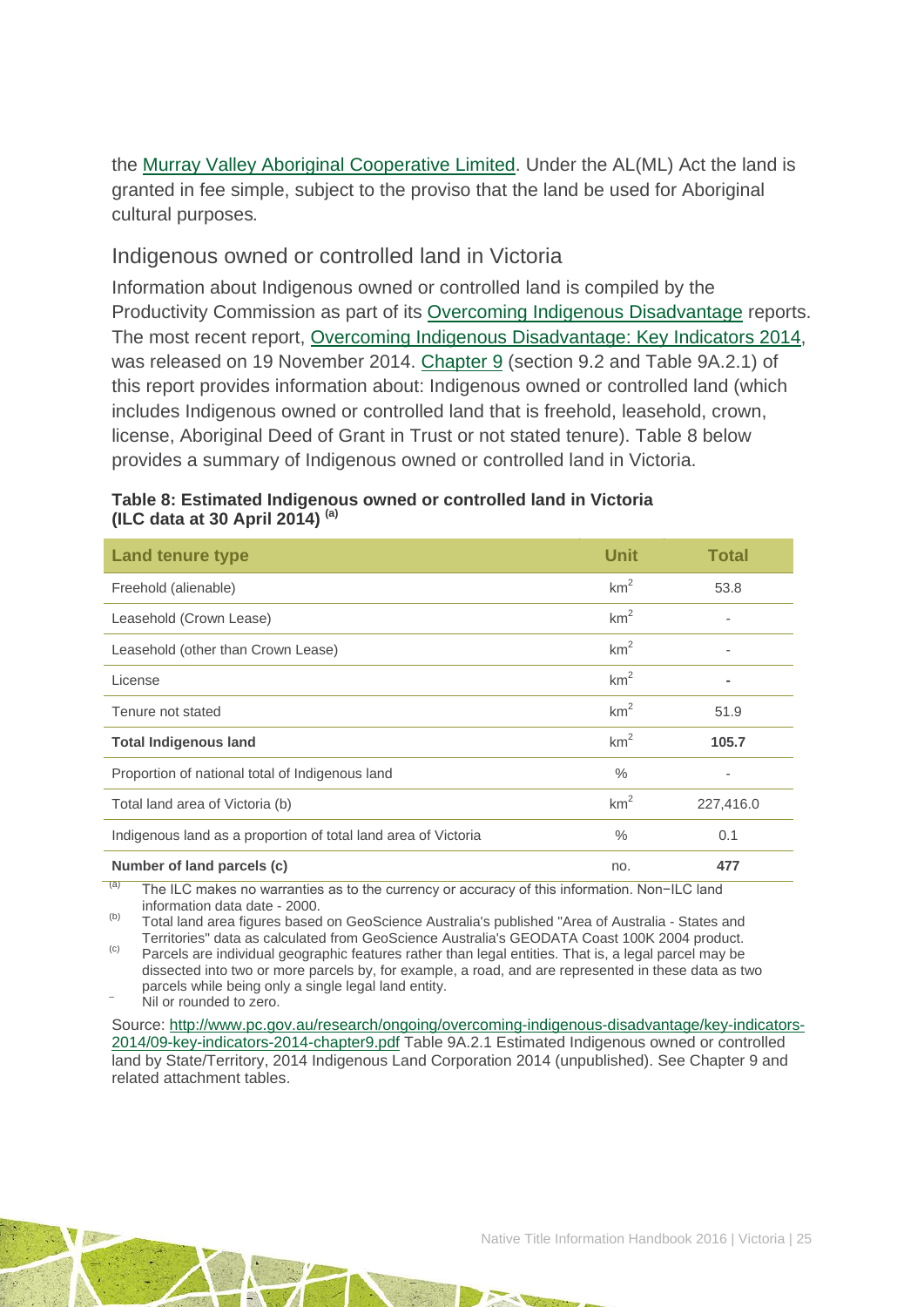## <span id="page-26-0"></span>13. ILC land purchases

### **Overview**

The [Indigenous Land Corporation](http://www.ilc.gov.au/Home) (ILC) was established in 1995. It is a [Corporate](http://www.finance.gov.au/resource-management/introduction/glossary/#c)  [Commonwealth Entity](http://www.finance.gov.au/resource-management/introduction/glossary/#c) under the *[Public Governance, Performance and](http://www.austlii.edu.au/au/legis/cth/consol_act/pgpaaa2013432/)  [Accountability Act 2013](http://www.austlii.edu.au/au/legis/cth/consol_act/pgpaaa2013432/)* (Cth) and a portfolio agency of the [Department of Prime](https://www.dpmc.gov.au/)  [Minister and Cabinet.](https://www.dpmc.gov.au/) Since 2005 the ILC has been administered under the *[Aboriginal and Torres Strait Islander Act 2005](http://www.austlii.edu.au/au/legis/cth/consol_act/aatsia2005359/)* (Cth) (see part 4A of the Act).

The ILC is accountable to Parliament through the [Minister for Indigenous Affairs,](http://minister.indigenous.gov.au/) and it is this Minister who appoints the **ILC Board**. The ILC Board is responsible for all policy and land purchase decisions and is not under the direction of the Minister. The ILC's purpose is to assist Indigenous people to acquire and manage land to achieve economic, environmental, social and cultural benefits. The ILC acquires and grants properties to Indigenous organisations and assists Indigenous landholders to sustainably manage land and develop viable and sustainable land uses including: developing property management plans, purchasing equipment, or developing infrastructure. The ILC has recently made changes to its program delivery structure, combining its land acquisition and management functions into a single program: [Our](http://www.ilc.gov.au/Home/Our-Land-Program)  [Land Our Future.](http://www.ilc.gov.au/Home/Our-Land-Program) See the [Corporate documents](http://www.ilc.gov.au/Home/Publications/Corporate-Documents) section of the ILC website for copies of the ILC's national, state and territory land strategies.

### ILC land purchases

As at 30 June 2015, the ILC had had purchased 33 properties in Victoria covering a total area of 4,970.70 hectares. The titles to 29 of these properties had been transferred to Aboriginal organisations. A list of land purchases (including the title holding body) is available on the ILC website: [ILC Lands Purchased.](http://www.ilc.gov.au/Home/Land-Purchased/Land-Purchased-All-States)

#### Map

See the [Land purchased](http://www.ilc.gov.au/Home/Land-Purchased) section of the ILC website to view a map of land purchases.

### <span id="page-26-1"></span>14. Indigenous protected areas

### **Overview**

An Indigenous Protected Area (IPA) is an area of Indigenous-owned land (or sea) where Indigenous landowners have entered into a voluntary agreement with the Australian Government for the purposes of promoting biodiversity and cultural resource conservation. The declaration of an IPA over Indigenous owned lands results in that land being part of the [National Reserve System.](http://www.environment.gov.au/land/nrs) The IPA program is administered by the [Indigenous Affairs Group](https://www.dpmc.gov.au/indigenous-affairs) within the Department of the Prime Minister and Cabinet.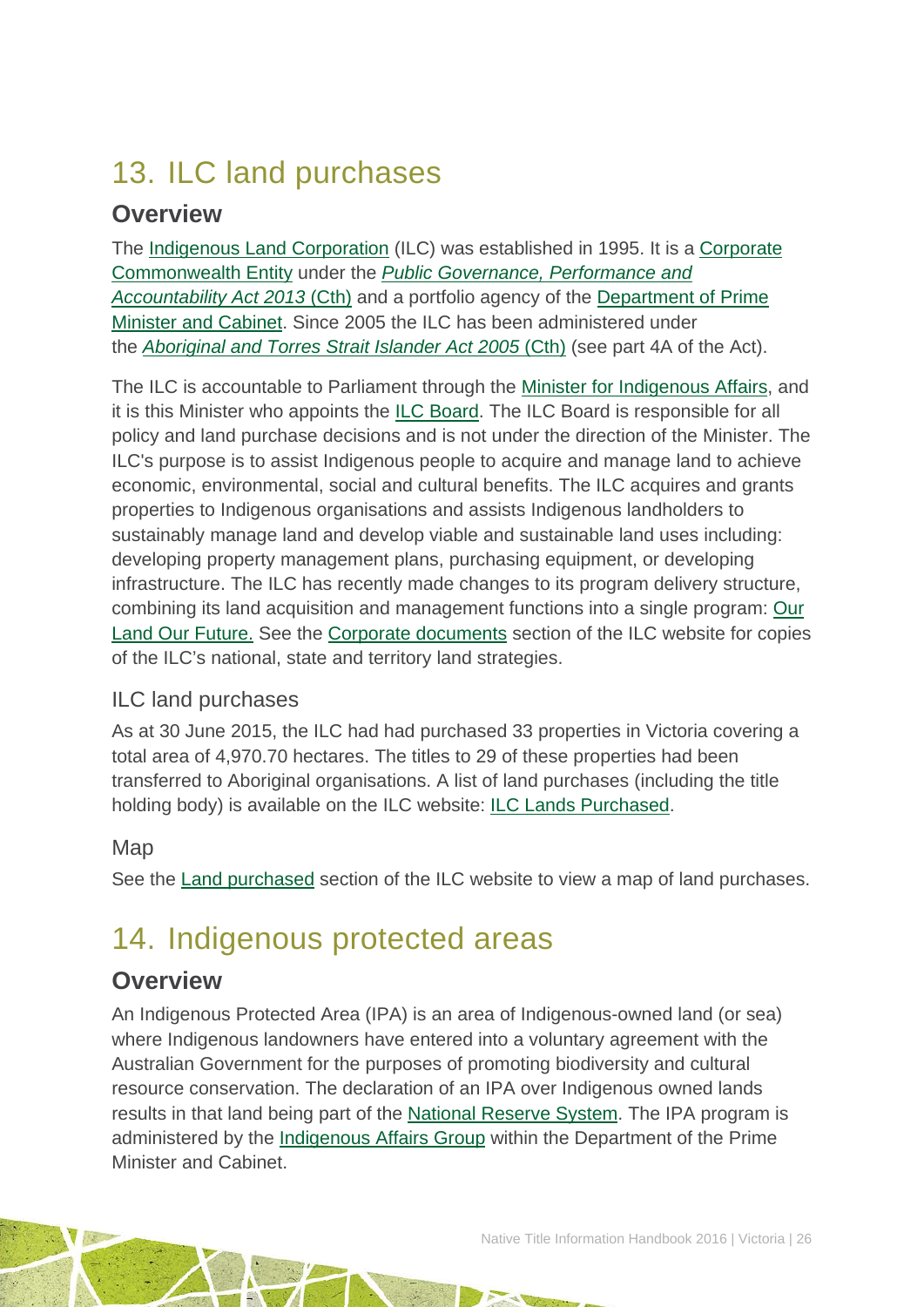#### Indigenous protected areas in Victoria

As at November 2015, there were five [declared IPAs in Victoria.](http://www.environment.gov.au/indigenous/ipa/declared/vic.html) Table 9 below provides links to IPA information (where available). See the [Indigenous Protected](http://www.environment.gov.au/indigenous/ipa/)  [Areas](http://www.environment.gov.au/indigenous/ipa/) website for up to date information.

#### **Table 3: Indigenous protected areas in Victoria**

| <b>IPA name (DoE hyperlink)</b>                                          | <b>Year Declared</b> |
|--------------------------------------------------------------------------|----------------------|
| Deen Maar                                                                | 1999                 |
| Framlingham Forest                                                       | 2009                 |
| Kurtoniti                                                                | 2009                 |
| Lake Condah                                                              | 2010                 |
| Tyrendarra                                                               | 2003                 |
| $\sim$ $\sim$ $\sim$ $\sim$ $\sim$ $\sim$ $\sim$ $\sim$<br>$\cdots$<br>. |                      |

Source: [https://www.dpmc.gov.au/indigenous-affairs/about/jobs-land-and-economy](https://www.dpmc.gov.au/indigenous-affairs/about/jobs-land-and-economy-programme/indigenous-environment-branch/project-locations)[programme/indigenous-environment-branch/project-locations](https://www.dpmc.gov.au/indigenous-affairs/about/jobs-land-and-economy-programme/indigenous-environment-branch/project-locations) as at November 2015

#### Map of Indigenous protected areas

The [Indigenous Protected Areas Map](https://www.dpmc.gov.au/indigenous-affairs/about/jobs-land-and-economy-programme/indigenous-environment-branch/project-locations) shows declared IPAs and IPA consultation projects throughout Australia.

### <span id="page-27-0"></span>15. Aboriginal & Torres Strait Islander population

### **Overview**

The [Australian Bureau of Statistics](http://www.abs.gov.au/) (ABS) conducts a census of the Australian population every five years. The [Census of Population and Housing](http://www.abs.gov.au/websitedbs/censushome.nsf/home/what?opendocument&navpos=110) collects information about the number and characteristics of people who are in Australia on census night and the dwellings in which they live. The most recent Census was conducted on 9 August 2011. See Table 10 below and the ABS catalogue number 2075.0: Census of Population and Housing - Counts of Aboriginal and Torres Strait Islander Australians, 2011 for more information.

#### **Table 10: Aboriginal & Torres Strait Islander population (Census 2006 and 2011)**

|                                                   | Victoria 2006 |               | Victoria 2011 |               | <b>Australia 2011</b> |               |
|---------------------------------------------------|---------------|---------------|---------------|---------------|-----------------------|---------------|
|                                                   | No.           | $\frac{9}{6}$ | No.           | $\frac{1}{2}$ | No.                   | $\frac{0}{0}$ |
| Aboriginal & Torres Strait Islander<br>population | 30.144        | 0.6           | 37.990        | 0.7           | 548,369               | 2.5           |
| Total population                                  | 4,932,423     |               | 5,354,039     |               | 21,507,719            |               |

Source:<http://www.abs.gov.au/ausstats/abs@.nsf/mf/2075.0> Table 3b: 2011 Census Counts Indigenous Status 2001-2011 (by state and territory) at 19 July 2012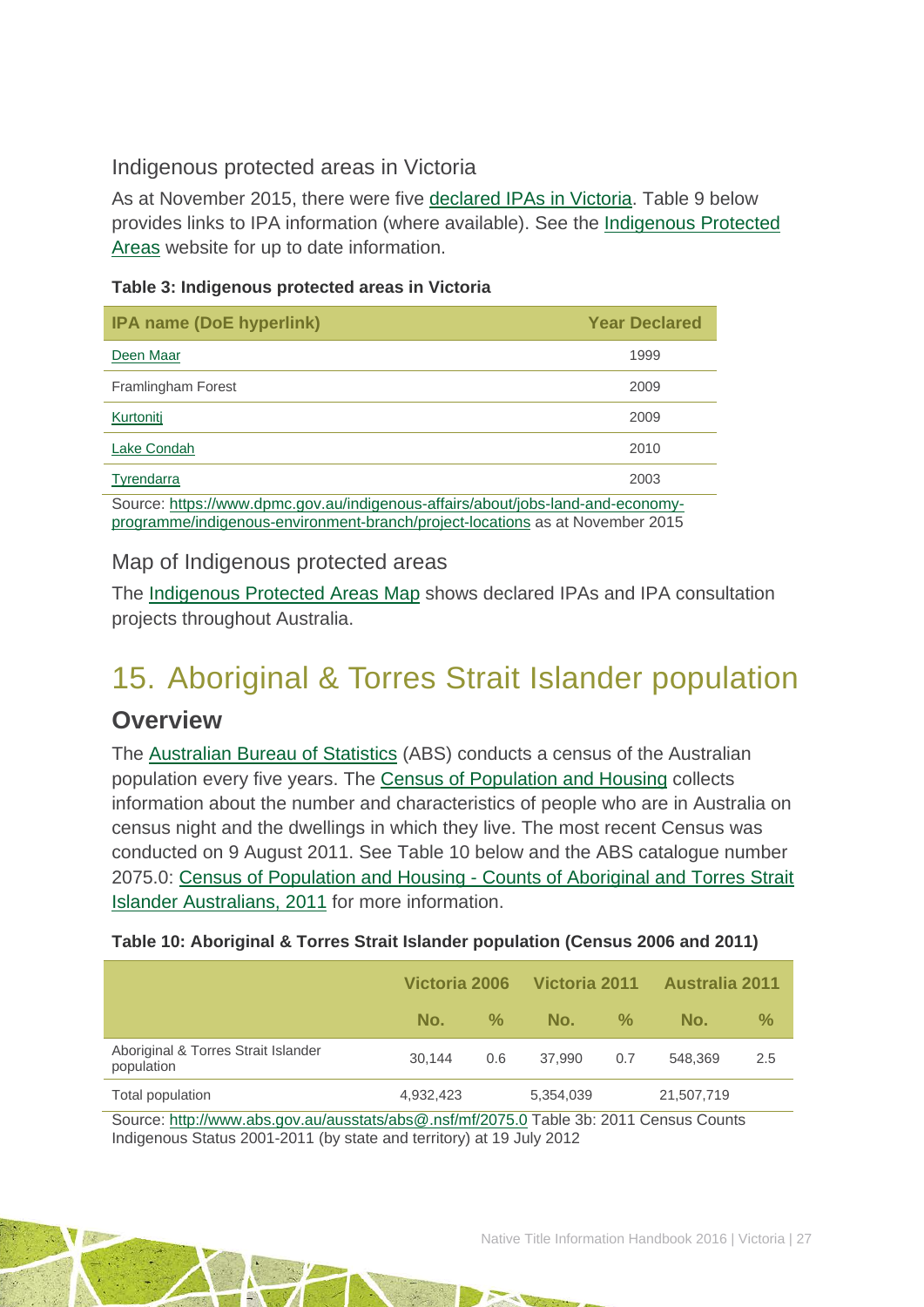The ABS estimates that the 2011 Census did not count around 17 per cent of Aboriginal and Torres Strait Islander Australians (see ABS Catalogue no. 2940.0: [Census of Population and Housing -](http://www.abs.gov.au/ausstats/abs@.nsf/%20mf/2940.0) Details of Undercount, 2011 on the ABS website for details). To address this problem of undercounting the ABS adjusts the Census count to derive the estimated resident Indigenous population (see ABS Catalogue no. 3238.0.55.001: [Estimates of Aboriginal and Torres Strait Islander](http://www.abs.gov.au/AUSSTATS/abs@.nsf/Lookup/3238.0.55.001Main+Features1June%202011?OpenDocument)  [Australians, June 2011](http://www.abs.gov.au/AUSSTATS/abs@.nsf/Lookup/3238.0.55.001Main+Features1June%202011?OpenDocument) on the ABS website). The estimated resident Aboriginal and Torres Strait Islander population in Victoria at 30 June 2011 was 47,333.

#### Further information

The ABS has a number of publications providing further information about Australia's Aboriginal and Torres Strait Islander population including ABS Catalogue no. 4713.0: [Population Characteristics, Aboriginal and Torres Strait Islander Australians,](http://www.abs.gov.au/AUSSTATS/abs@.nsf/Lookup/4713.0Main+Features12006?OpenDocument)  [2006.](http://www.abs.gov.au/AUSSTATS/abs@.nsf/Lookup/4713.0Main+Features12006?OpenDocument)The Centre for Aboriginal Economic Policy Research (CAEPR) at the Australian National University has also published a number of research papers relating to Census data and the Aboriginal and Torres Strait Islander population, see [Census papers](http://caepr.anu.edu.au/publications/censuspapers.php) on the [CAEPR](http://caepr.anu.edu.au/) website.

## <span id="page-28-0"></span>16. Sources

- 1. Native title legislation
	- Australasian Legal Information Institute:<http://www.austlii.edu.au/>
	- National Native Title Tribunal (NNTT):<http://www.nntt.gov.au/>
	- Native Title Services Victoria:<http://www.ntsv.com.au/>
	- Victorian Department of Justice & Regulation: [http://www.justice.vic.gov.au](http://www.justice.vic.gov.au/)
	- Victorian Traditional Owners Land Justice Group (VTOLJG):<http://www.landjustice.com.au/>
	- Victorian Traditional Owners Trust:<http://www.traditionalowners.org.au/>
	- AIATSIS Native Title Research Unit: [http://aiatsis.gov.au/research/research](http://aiatsis.gov.au/research/research-themes/native-title)[themes/native-title](http://aiatsis.gov.au/research/research-themes/native-title)
- 2. Victorian Government agencies & programs: native title
	- AIATSIS Native Title Research Unit: [http://aiatsis.gov.au/research/research](http://aiatsis.gov.au/research/research-themes/native-title)[themes/native-title](http://aiatsis.gov.au/research/research-themes/native-title)
	- Australasian Legal Information Institute:<http://www.austlii.edu.au/>
	- Parks Victoria: [http://parkweb.vic.gov.au/](http://parkweb.vic.gov.au/about-us/who-we-are)
	- Victorian Department of Economic Development, Jobs, Transport & Resources:<http://dsdbi.vic.gov.au/our-department>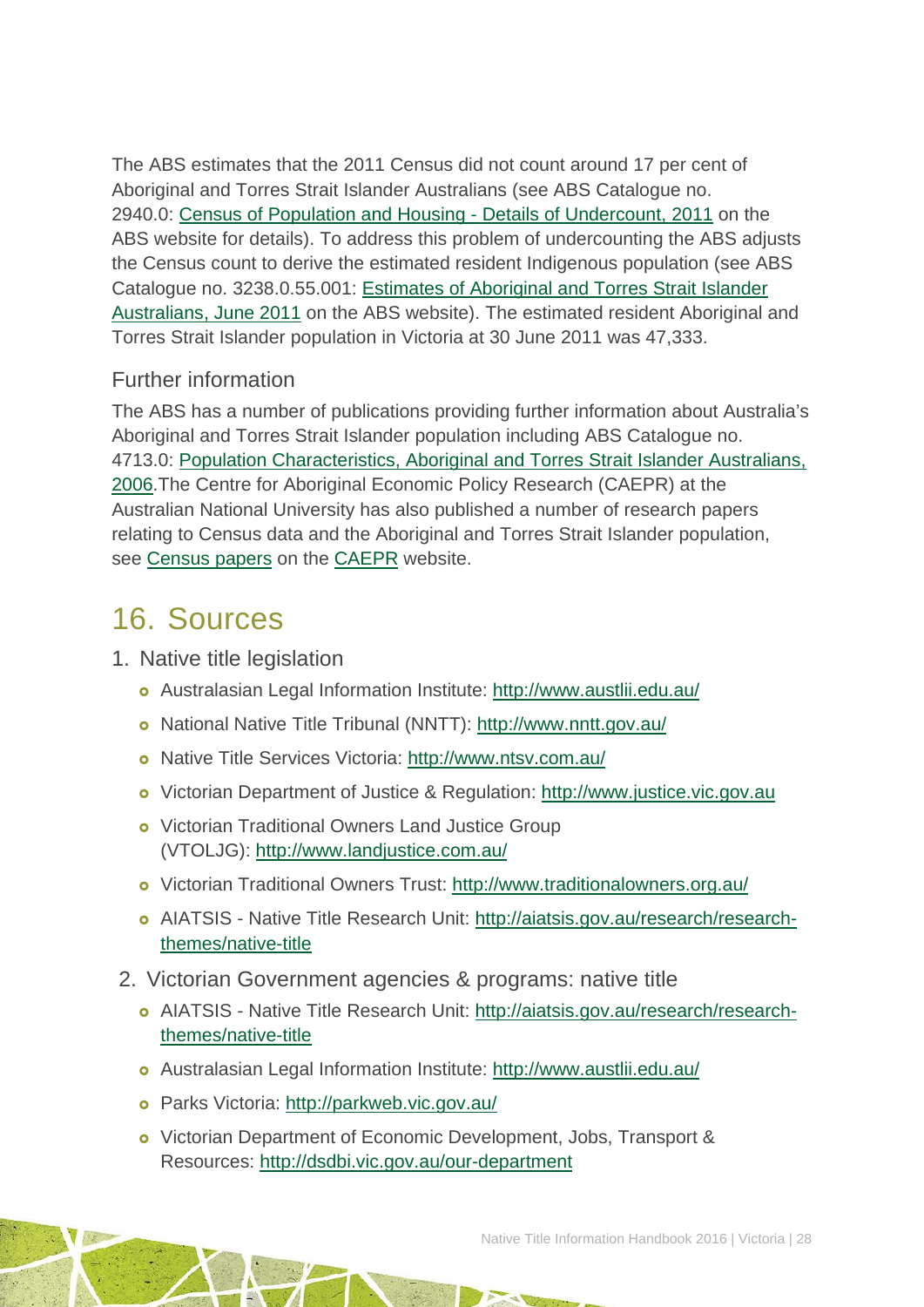- Victorian Department of Environment, Land, Water & Planning:<http://www.depi.vic.gov.au/home>
- Victorian Department of Justice & Regulation Native Title Unit<http://www.justice.vic.gov.au/utility/contact+us/native+title+unit.shtml>
- 3. Native title representative body & traditional owner organisation
	- National Native Title Tribunal (NNTT):<http://www.nntt.gov.au/>
	- Native Title Services Victoria:<http://www.ntsv.com.au/>
	- Victorian Traditional Owners Land Justice Group (VTOLJG):<http://www.landjustice.com.au/>
- 4. Native title applications & traditional owner threshold statements
	- Australasian Legal Information Institute:<http://www.austlii.edu.au/>
	- o National Native Title Tribunal (NNTT):<http://www.nntt.gov.au/>
	- Native Title Services Victoria:<http://www.ntsv.com.au/>
	- Victorian Department of Justice & Regulation (native title):<http://www.justice.vic.gov.au/home/your+rights/native+title/>
- 5. Native title determinations & traditional owner settlements
	- Agreements, Treaties and Negotiated Settlements (ATNS):<http://www.atns.net.au/>
	- AIATSIS Native Title Research Unit: [http://aiatsis.gov.au/research/research](http://aiatsis.gov.au/research/research-themes/native-title)[themes/native-title](http://aiatsis.gov.au/research/research-themes/native-title)
	- Australian Productivity Commission:<http://www.pc.gov.au/>
	- Australasian Legal Information Institute:<http://www.austlii.edu.au/>
	- o National Native Title Tribunal (NNTT):<http://www.nntt.gov.au/>
	- Victorian Department of Justice & Regulation (native title):<http://www.justice.vic.gov.au/home/your+rights/native+title/>
- 6. Registered native title body corporate & traditional owner corporations
	- Agreements, Treaties and Negotiated Settlements (ATNS):<http://www.atns.net.au/>
	- AIATSIS Native Title Corporations:<http://www.nativetitle.org.au/>
	- AIATSIS Native Title Research Unit: [http://aiatsis.gov.au/research/research](http://aiatsis.gov.au/research/research-themes/native-title)[themes/native-title](http://aiatsis.gov.au/research/research-themes/native-title)
	- Australasian Legal Information Institute:<http://www.austlii.edu.au/>

Native Title Information Handbook 2016 | Victoria | 29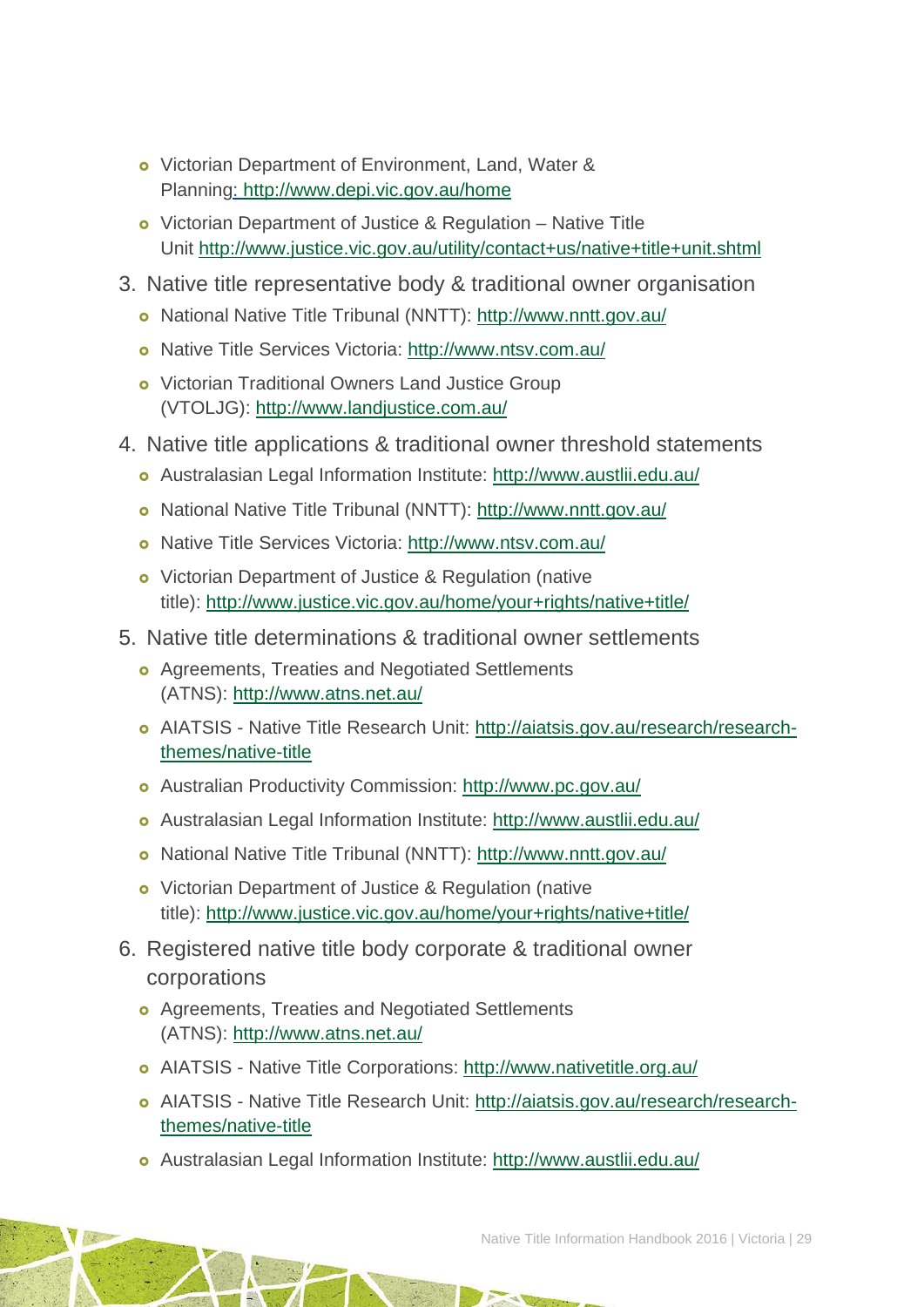- Federation of Victorian Traditional Owner Corporations:<http://fvtoc.com.au/>
- National Native Title Tribunal (NNTT):<http://www.nntt.gov.au/>
- o Office of the Registrar of Indigenous Corporations (ORIC):<http://www.oric.gov.au/>
- 7. Future acts
	- Australasian Legal Information Institute:<http://www.austlii.edu.au/>
	- National Native Title Tribunal (NNTT):<http://www.nntt.gov.au/>
	- Victorian Department of Justice & Regulation (native title) :<http://www.justice.vic.gov.au/home/your+rights/native+title/>
- 8. Indigenous land use agreements & land use activity agreements
	- Agreements, Treaties and Negotiated Settlements (ATNS):<http://www.atns.net.au/>
	- AIATSIS Native Title Research Unit: [http://aiatsis.gov.au/research/research](http://aiatsis.gov.au/research/research-themes/native-title)[themes/native-title](http://aiatsis.gov.au/research/research-themes/native-title)
	- Australian Productivity Commission: <http://www.pc.gov.au/>
	- Australasian Legal Information Institute:<http://www.austlii.edu.au/>
	- National Native Title Tribunal (NNTT):<http://www.nntt.gov.au/>
	- Victorian Department of Justice & Regulation (native title) :<http://www.justice.vic.gov.au/home/your+rights/native+title/>
- 9. Cultural heritage
	- AIATSIS Native Title Research Unit: [http://aiatsis.gov.au/research/research](http://aiatsis.gov.au/research/research-themes/native-title)[themes/native-title](http://aiatsis.gov.au/research/research-themes/native-title)
	- Australasian Legal Information Institute:<http://www.austlii.edu.au/>
	- Victorian Parliament Environment & Natural Resources Committee : [http://www.parliament.vic.gov.au/enrc/](http://www.parliament.vic.gov.au/enrc/article/1420)
	- Victorian Department of Premier & Cabinet (Office of Aboriginal Affairs Victoria): [http://www.dpc.vic.gov.au/index.php/aboriginal-affairs/aboriginal](http://www.dpc.vic.gov.au/index.php/aboriginal-affairs/aboriginal-affairs-overview)[affairs-overview](http://www.dpc.vic.gov.au/index.php/aboriginal-affairs/aboriginal-affairs-overview)
- 10. Land rights
	- Agreements, Treaties and Negotiated Settlements (ATNS):<http://www.atns.net.au/>
	- Australasian Legal Information Institute:<http://www.austlii.edu.au/>
	- Australian Productivity Commission:<http://www.austlii.edu.au/>